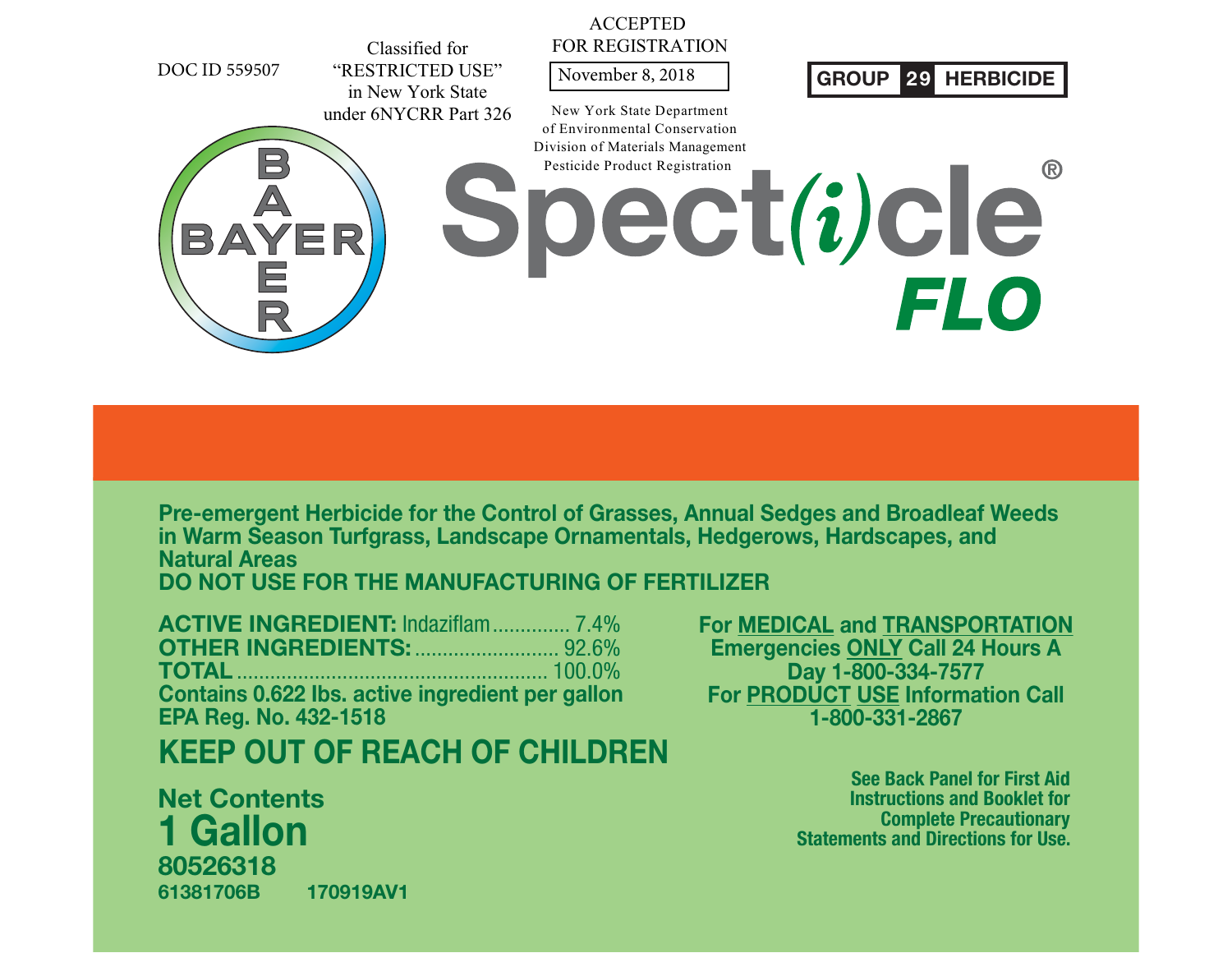|                                                                                                                     | <b>FIRST AID</b>                                                                                                                                                                                                                                                                |  |
|---------------------------------------------------------------------------------------------------------------------|---------------------------------------------------------------------------------------------------------------------------------------------------------------------------------------------------------------------------------------------------------------------------------|--|
| <b>If</b><br>swallowed:                                                                                             | • Call a poison control center or doctor immediately for treatment advice.<br>• Have person sip a glass of water if able to swallow.<br>• Do not induce vomiting unless told to do so by a poison control center or doctor.<br>• Do not give anything to an unconscious person. |  |
| If in eyes:                                                                                                         | • Hold eyes open and rinse slowly and gently with water for 15-20 minutes.<br>• Remove contact lenses, if present, after the first 5 minutes, and then continue rinsing.<br>• Call a poison control center or doctor for treatment advice.                                      |  |
| If on skin or<br>clothing:                                                                                          | • Take off contaminated clothing.<br>• Rinse skin immediately with plenty of water for 15-20 minutes.<br>• Call a poison control center or doctor for treatment advice.                                                                                                         |  |
| If inhaled:                                                                                                         | • Move person to fresh air.<br>• If person is not breathing, call 911 or an ambulance, and then give artificial respiration, preferably mouth-to-mouth<br>if possible.<br>• Call a poison control center or doctor for further treatment advice.                                |  |
| Have the product container or label with you when calling a poison control center or doctor or going for treatment. |                                                                                                                                                                                                                                                                                 |  |

# **PRECAUTIONARY STATEMENTS**

### **PERSONAL PROTECTIVE EQUIPMENT (PPE)**

Applicators and other handlers must wear long-sleeved shirt and long pants, and shoes plus socks.

Follow manufacturer's instructions for cleaning/maintaining PPE. If no such instructions for washables exist, use detergent and hot water. Keep and wash PPE separately from other laundry.

### **ENGINEERING CONTROLS STATEMENTS:**

When handlers use closed systems or enclosed cabs in a manner that meets the requirements listed in the Worker Protection Standard (WPS) for agricultural pesticides [40 CFR 170.240 (d) (4-6)], the handler PPE requirements may be reduced or modified as specified in the WPS.

### **User Safety Recommendations**

Users should wash hands before eating, drinking, chewing gum, using tobacco or using the toilet. Remove clothing/PPE immediately if pesticide gets inside. Then wash body thoroughly and put on clean clothing.

### **ENVIRONMENTAL HAZARDS**

This product is toxic to fish, aquatic invertebrates, and plants. Do not apply directly to water, or to areas where surface water is present or to intertidal areas below the mean watermark. Do not contaminate water when disposing of equipment rinsate or washwater. This product may enter water through spray drift or runoff. Follow directions for use to avoid spray drift and runoff. A level well maintained vegetative buffer strip between areas to which this product is applied and surface water features including ponds, streams, and springs will reduce the potential for getting into water from rainfall-runoff. Runoff of this product will be reduced by avoiding applications when rainfall is forecasted to occur within 48 hours.

This product may enter water through drift of spray in wind. Follow precautions for use to avoid wind spray drift.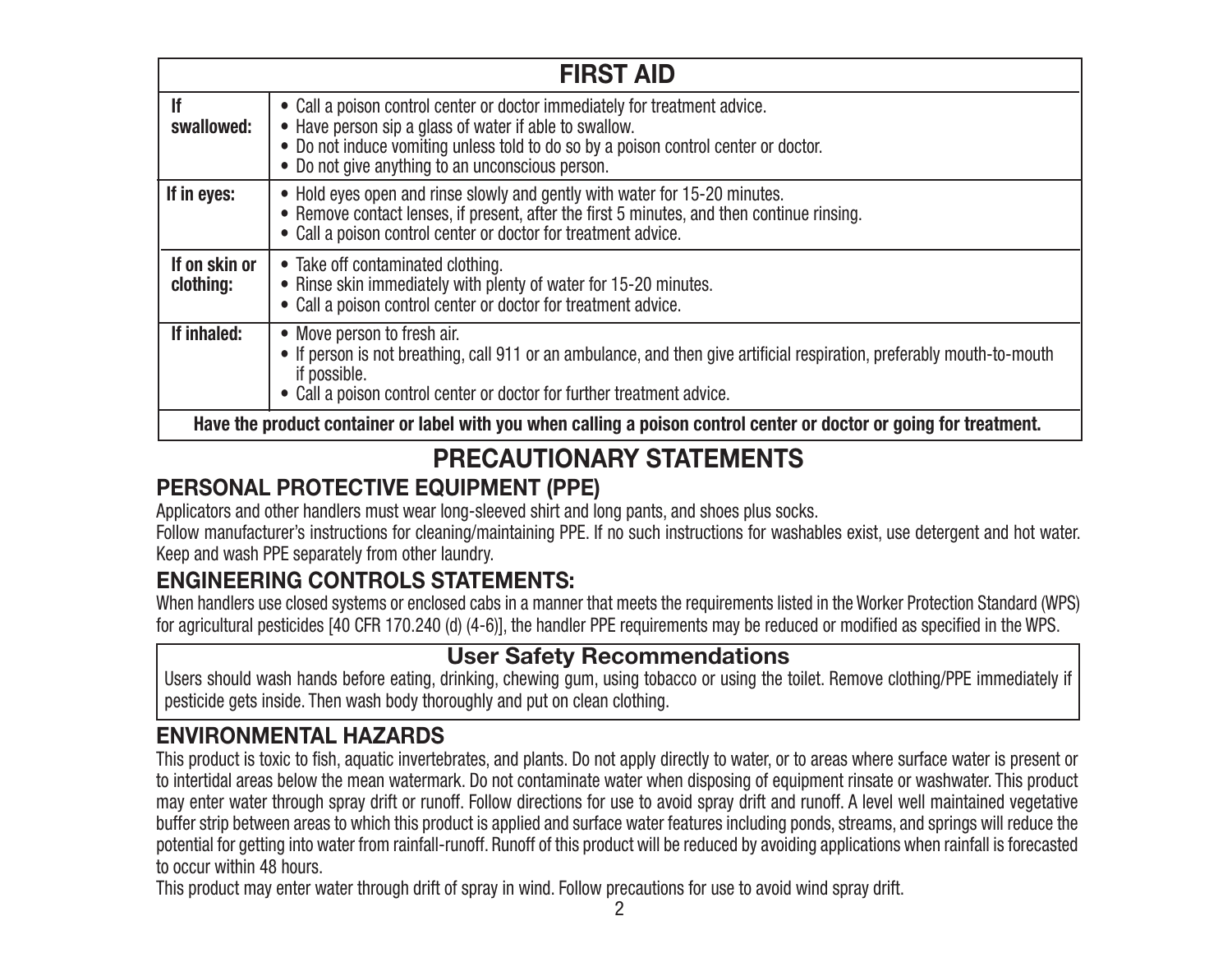**Surface Water Advisory:** This pesticide may impact surface water quality due to runoff of rain water. This is especially true for poorly draining soils and soils with shallow ground water. This product is classified as having a high potential for reaching surface water via runoff for several months or more after application.

**Ground Water Advisory:** This pesticide has properties and characteristics associated with chemicals detected in ground water. This chemical may leach into ground water if used in areas where soils are permeable, particularly where the water table is shallow.

# **DIRECTIONS FOR USE**

#### **It is a violation of Federal Law to use this product in a manner inconsistent with its labeling. Read entire label before using this product.**

Do not apply this product in a way that will contact workers or other persons, either directly or through drift. Only protected handlers may be in the area during application. For any requirements specific to your State or Tribe, consult the agency responsible for pesticide regulation.

### **AGRICULTURAL USE REQUIREMENTS**

Use this product only in accordance with its labeling and with the Worker Protection Standard, 40 CFR part 170. This standard contains requirements for the protection of agricultural workers on farms, forests, nurseries, and greenhouses, and handlers of agricultural pesticides. It contains requirements for training, decontamination, notification, and emergency assistance. It also contains specific instructions and exceptions pertaining to the statements on this label about personal protective equipment (PPE) and restricted-entry intervals. The requirements in this box only apply to uses of this product that are covered by the Worker Protection Standard.

Do not enter or allow worker entry into treated areas during the restricted entry interval (REI) of 12 hours.

PPE required for early entry to treated areas that is permitted under the Worker Protection Standard and that involves contact with anything that has been treated, such as plants, soil, or water, is coveralls, waterproof gloves and shoes plus socks.

### **NON-AGRICULTURAL USE REQUIREMENTS**

The requirements in this box apply to uses of this product that are not within the scope of the Worker Protection Standard for agricultural pesticides (40 CFR Part 170). The WPS applies when this product is used to produce agricultural plants on farms, forests, nurseries, or greenhouses. Keep unprotected persons out of the treated areas until sprays have dried.

### **PRODUCT INFORMATION**

SPECTICLE FLO is a selective, pre-emergent alkylazine herbicide. SPECTICLE FLO provides extended residual control of many annual grasses including crabgrass, goosegrass, and annual bluegrass, as well as annual sedges, and many broadleaf weeds. Use sites include turf; landscape ornamentals including residential, commercial, municipal, roadside, natural areas; and hardscapes. SPECTICLE FLO also demonstrates early post-emergent activity against some weeds, including annual bluegrass, crabgrass and oxalis.

Use SPECTICLE FLO on established warm season turf in areas including golf courses (roughs and fairways), sod farms, sports fields, residential and commercial lawns, parks, and cemeteries.

SPECTICLE FLO controls weeds by reducing the emergence of seedlings through inhibition of cellulose biosynthesis (CB Inhibitor). Necrosis or yellowing may be observed if the herbicide is applied to herbaceous tissue such as leaves and green stems or at bud break of sensitive plants. SPECTICLE FLO does not control plants emerging from tubers, rhizomes, bulbs, corms, existing rootstocks.

SPECTICLE FLO needs to be activated by rainfall or irrigation prior to weed germination for most effective pre-emergent control.

SPECTICLE FLO is a highly active herbicide that provides effective weed control when applied to the soil around many labeled ornamentals.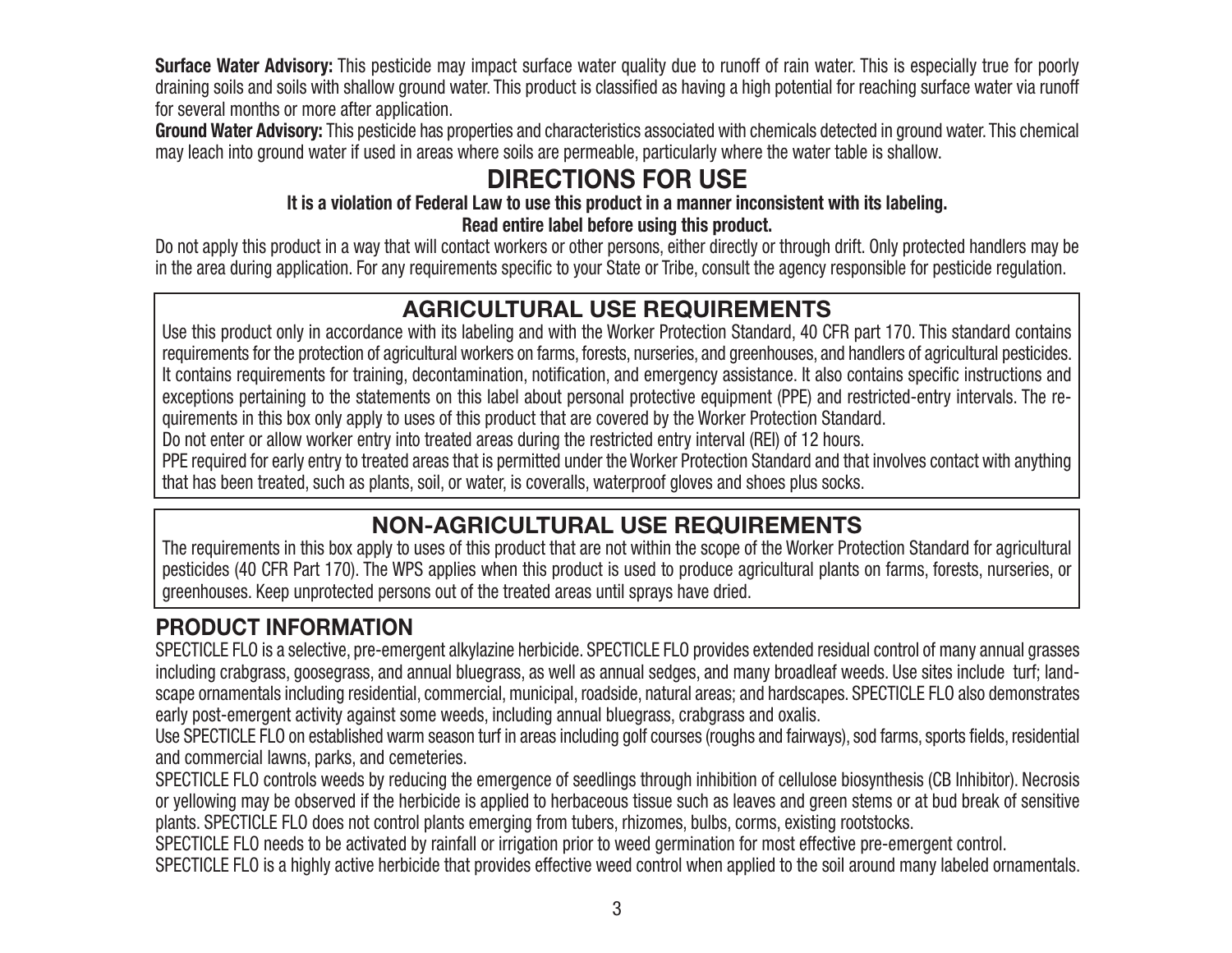SPECTICLE FLO may damage sensitive plants, if the product is allowed to remain in contact with foliage. Carefully apply SPECTICLE FLO in strict accordance to the label.

### **PRODUCT USE RESTRICTIONS**

- Do not exceed the maximum single application rates specified under each use.
- Do not exceed 18.5 fl oz per acre of SPECTICLE FLO for all applications within a 12 month period.
- Do not contaminate water intended for irrigation and domestic use.
- Do not apply within 25 feet of ponds, lakes, rivers, streams, wetlands, and habitat containing aquatic and semi-aquatic plants when SPEC-TICLE FLO is used on sod farms, golf courses, and non-crop areas (excluding lawns).
- Do not apply SPECTICLE FLO through an irrigation or chemigation system.
- Do not apply SPECTICLE FLO by air.
- Follow use precautions and restrictions on this label and for all tank-mix partners, if mixing SPECTICLE FLO with other pesticides. Not all products are registered in all states; please verify state registration of these products in your state before selling, distributing, or using.
- SPECTICLE FLO is not for sale, distribution, or use in Nassau County or Suffolk County in New York State.

### **DEACTIVATING SPECTICLE FLO**

Activated charcoal has been shown to deactivate SPECTICLE FLO if applied within several days of application. Follow directions for the amount of charcoal to apply on the label of the activated charcoal.

### **SPRAY DRIFT MANAGEMENT**

Spray equipment and weather affect spray drift. Consider all factors when making application decisions. Where states have more stringent regulations, they must be observed. Avoiding spray drift is the responsibility of the applicator or grower. To reduce the potential for drift, the application equipment must be set to apply medium to very coarse droplets (i.e., ASAE Standard 572) with corresponding spray pressure. Use high flow rate nozzles to apply the highest practical spray volume. With most nozzle types, narrower spray angles produce larger droplets. Follow the nozzle manufacturer's directions on pressure, orientation, spray volume, etc., in order to minimize drift and optimize coverage and control.

#### **Wind**

Avoid making applications when spray particles may be carried by air currents to areas where sensitive crops and plants are growing. Do not spray near sensitive plants if wind is gusty, below 2 mph, or in excess of 10 mph and moving in the direction of adjacent areas of sensitive crops or plants. Do not apply during temperature inversions. Always make applications when there is some air movement to determine the direction and distance of possible spray drift.

Local terrain may influence wind patterns; the applicator must be familiar with local conditions and understand how they may impact spray drift. Boom or nozzle shielding can reduce the effects of wind or air currents on drift. Verify that the shields do not interfere with uniform deposition of product prior to application.

#### **Temperature Inversion**

A surface temperature inversion (i.e., increasing temperature with increasing altitude) greatly increases the potential for drift. Avoid application when conditions are favorable to inversion. Presence of ground fog is a good indicator of a surface temperature inversion.

#### **Sensitive Areas**

Sensitive areas to SPECTICLE FLO are defined as bodies of water (ponds, lakes, rivers, and streams), wetlands, habitats for endangered species, and non-labeled agricultural crop areas. Applicators must take all precautions necessary to keep spray drift from reaching sensitive areas.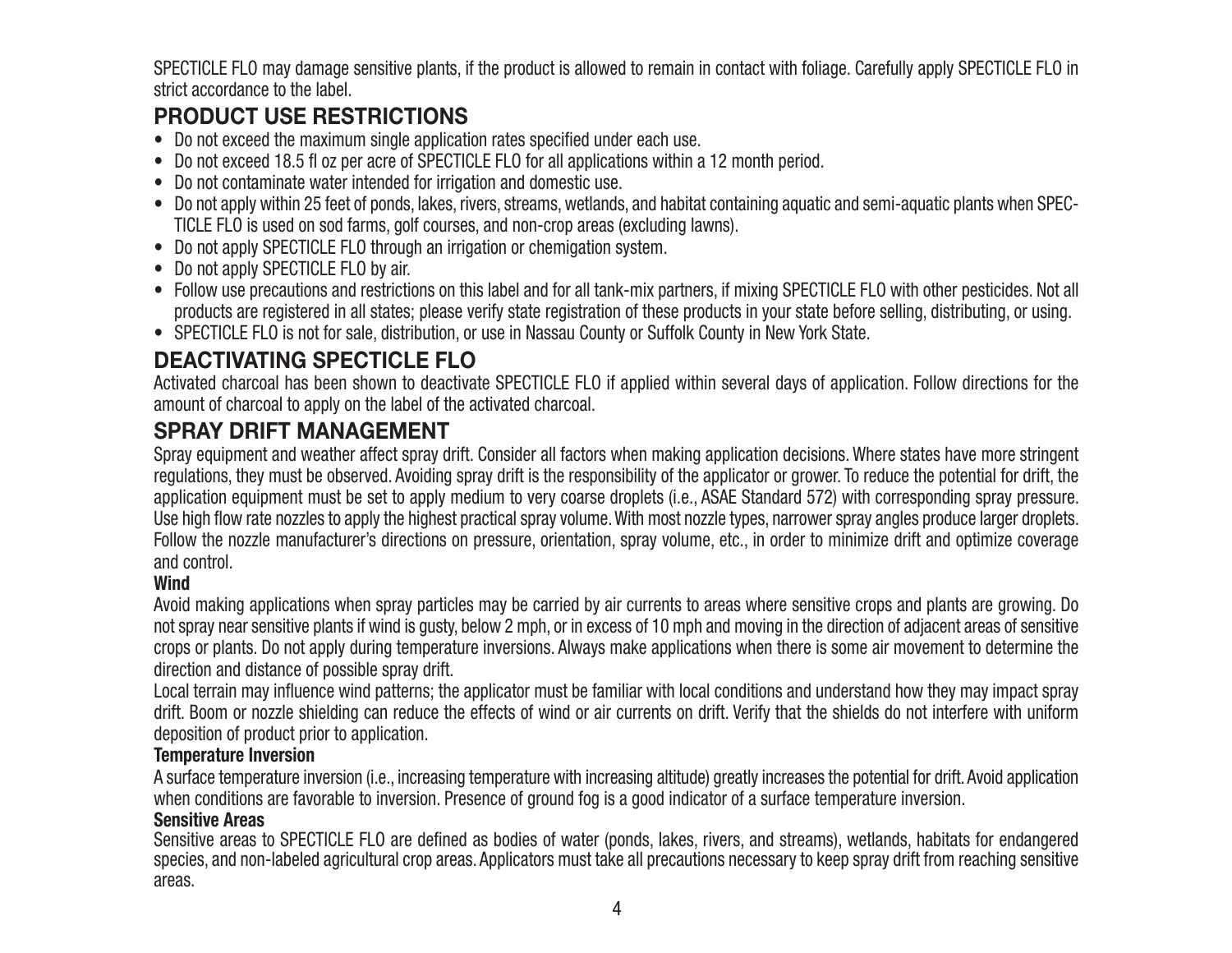#### **Spray Drift Management (Golf Course; Residential and Commercial Lawns):**

Make applications at the lowest height that safely permits uniform coverage of the soil and minimizes droplet evaporation. For use on golf courses and commercial lawns, the boom height must be no higher than 1-3 feet above the ground and nozzle tips must be set to spray out medium to very coarse spray droplets. Applications to residential lawns must be made by equipment that maintains coarse spray droplets (to reduce drift).

#### **Spray Drift Management (Ornamentals):**

Apply SPECTICLE FLO to dormant (prior to bud break) or actively growing plants. In either case, the spray must be directed at the base of the plant or away from the plant. Do not allow SPECTICLE FLO to come in contact with the foliage, as some leaf malformations or discoloration may occur. Minimize contact with above ground stems.

### **APPLICATION INFORMATION**

Apply SPECTICLE FLO with a properly calibrated sprayer according to the manufacturer's directions and check periodically to be certain that the equipment is working properly prior to each use. Uniform application is essential for satisfactory weed control. Avoid skips for the best weed control and overlapping application patterns to avoid plant injury.

#### **Application Volume**

Apply SPECTICLE FLO in a minimum of 10 gallons of water per acre (1 quart of water per 1000 sq ft) and ensure adequate coverage for optimum weed control.

### **SOIL MOISTURE, IRRIGATION, AND RAINFALL AFTER APPLICATION**

To activate SPECTICLE FLO, irrigate lightly after application to move the herbicide into the soil. Rainfall within several days after application will negate the need to irrigate. Avoid application to saturated soil. Postpone application if rainfall that may cause visible run-off is anticipated.

### **TANK-MIX COMBINATIONS WITH SPECTICLE FLO**

It is the pesticide user's responsibility to ensure that all products are registered for the intended use. Read and follow the applicable restrictions and limitations and directions for use on all product labels involved in tank mixing. Users must follow the most restrictive directions for use and precautionary statements of each product in the tank mixture.

### **MIXING AND COMPATIBILITY**

#### **Mixing Instructions**

Add SPECTICLE FLO to the tank and agitate before adding another product. Mix the amount of SPECTICLE FLO needed for immediate application needs. Settling can occur if the spray mixture is allowed to sit over an extended period of time. SPECTICLE FLO is stable in spray solution for up to 48 hours after mixing. Re-agitate the spray solution before application.

#### **Compatibility Testing With Other Pesticides**

SPECTICLE FLO is compatible with many pesticides and liquid fertilizers. A compatibility test must be conducted with any potential tank-mix partner with SPECTICLE FLO. Using a clear container, conduct the test as described below:

- 1. Fill the container three-quarters full with water.
- 2. Add the products to be tank-mixed in the following order: (a) wettable powders (b) dry flowable, (c) aqueous suspensions, (d) SPECTICLE FLO\*, (e) liquids, (f) solutions and emulsifiable liquid concentrates, (g) micronutrients and liquid fertilizers.
- 3. Shake or stir after each addition to mix thoroughly.
- 4. After adding all ingredients, let the mixture stand for 15 minutes and look for separation, large flakes, precipitates, gels, and heavy oily film or other signs of incompatibility.
- 5. If the compatibility test shows signs of incompatibility, do not tank-mix the product tested with SPECTICLE FLO.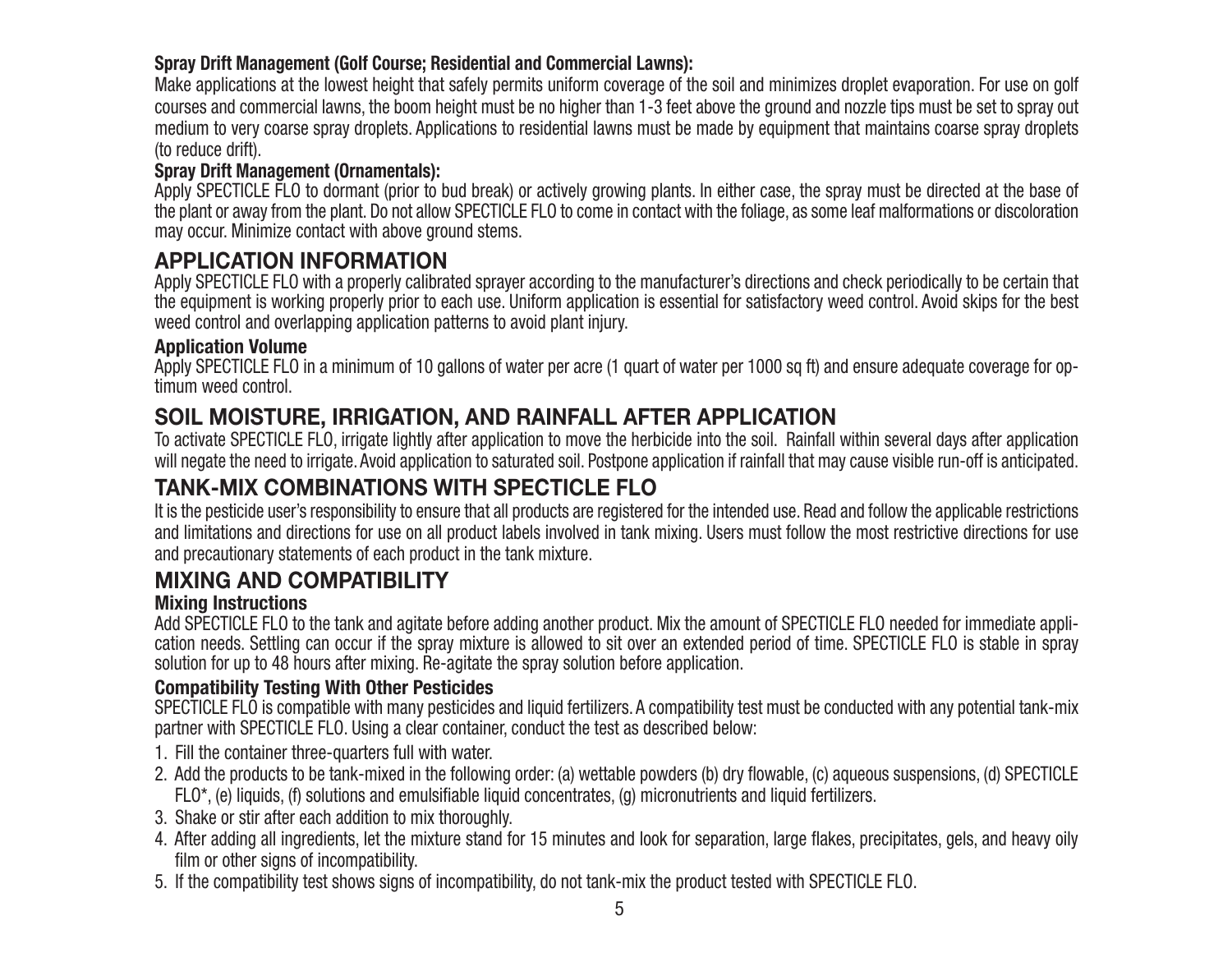**\*Note that a labeled spray rate for SPECTICLE FLO must be used in any compatibility test. Dilute from a concentrated suspension, or sample from a properly diluted spray solution.**

### **SPRAYER CLEANUP PROCEDURE**

Spray equipment used to apply SPECTICLE FLO **must be cleaned prior to use on sensitive turf and ornamentals, or injury may result**. Before and after using SPECTICLE FLO, triple rinse all mixing and spray equipment, including tanks, pumps, lines, filters, screens, and nozzles with a tank cleaner.

### **RESISTANCE MANAGEMENT**

Indaziflam, the active ingredient in SPECTICLE FLO, is a Group 29 herbicide (Cellulose Biosynthesis Inhibitor) based on the mechanism-ofaction classification system of the Weed Science Society of America. No known resistance to SPECTICLE FLO exists, however, continual use of any herbicide with the same mechanism-of-action may lead to selection of resistant weed populations and reduction in efficacy. To manage the development and spread of resistant weed populations, use herbicides with different mechanisms of action in tank mixtures or rotation. Use in conjunction with sound cultural practices which minimize weed pressure and maximize weed control. SPECTICLE FLO has been shown to help manage weeds that have developed resistance to other herbicides including: glycines (glyphosate), triazines, ALSinhibitors, and dinitroanaline (DNA) herbicides. The decision to use any particular herbicide should be based on an IPM program and all cultural practices and other pesticides in use. Contact a Bayer representative for the latest information on resistance management guidelines for this product.

#### **DIRECTIONS FOR USE OF SPECTICLE FLO ON TURFUse Restrictions for SPECTICLE FLO on Turf**

- Do not apply SPECTICLE FLO to newly seeded.
- Do not apply SPECTICLE FLO to golf course greens, tees, or collars.
- Do not apply to slopes immediately above golf course greens.
- Do not apply SPECTICLE FLO to weakened turf that requires significant fill-in or recovery.

# **USE OF SPECTICLE FLO ON TURF IN COARSE AND SANDY SOILS**

Soil conditions can affect the tolerance of turf to SPECTICLE FLO. Coarse or sandy soils may allow for downward movement of SPECTICLE FLO into the root zone and cause significant root damage and phytotoxicity. Coarse soils, for example, may include significant quantities of sand, gravel, decomposed granite, and ground cinders. Prior to application of SPECTICLE FLO in these soils, confirm texture with a soil test. Turf grown in soil exceeding 80% sand or 20% gravel may be at risk. Low rate multiple applications of SPECTICLE FLO may reduce the risk on these soils. Refer to use rates for the 'Split Application Programs' section of this label.

If SPECTICLE FLO is to be applied on these soils, evaluate turf tolerance in treated soils prior to a large scale application.

#### **Use of SPECTICLE FLO on Weakened or Stressed Turf**

SPECTICLE FLO controls weeds by inhibiting root development. Newly developing roots of desirable turf may be affected. Turf under stresses such as winterkill, spring dead spot, transitioning ryegrass, bermudagrass spring root decline, soil compaction, foliar and root diseases, nematodes, salt accumulation, shade, excessive foot or equipment traffic, newly verticut turf, and drought should be carefully evaluated before treatment. Application of SPECTICLE FLO to turf in these situations may delay turf recovery.

Application of SPECTICLE FLO to stressed turf may produce symptoms of injury including yellowing, purple discoloration, thinning, and necrosis. If injury occurs, promote recovery through optimizing fertility and other cultural practices.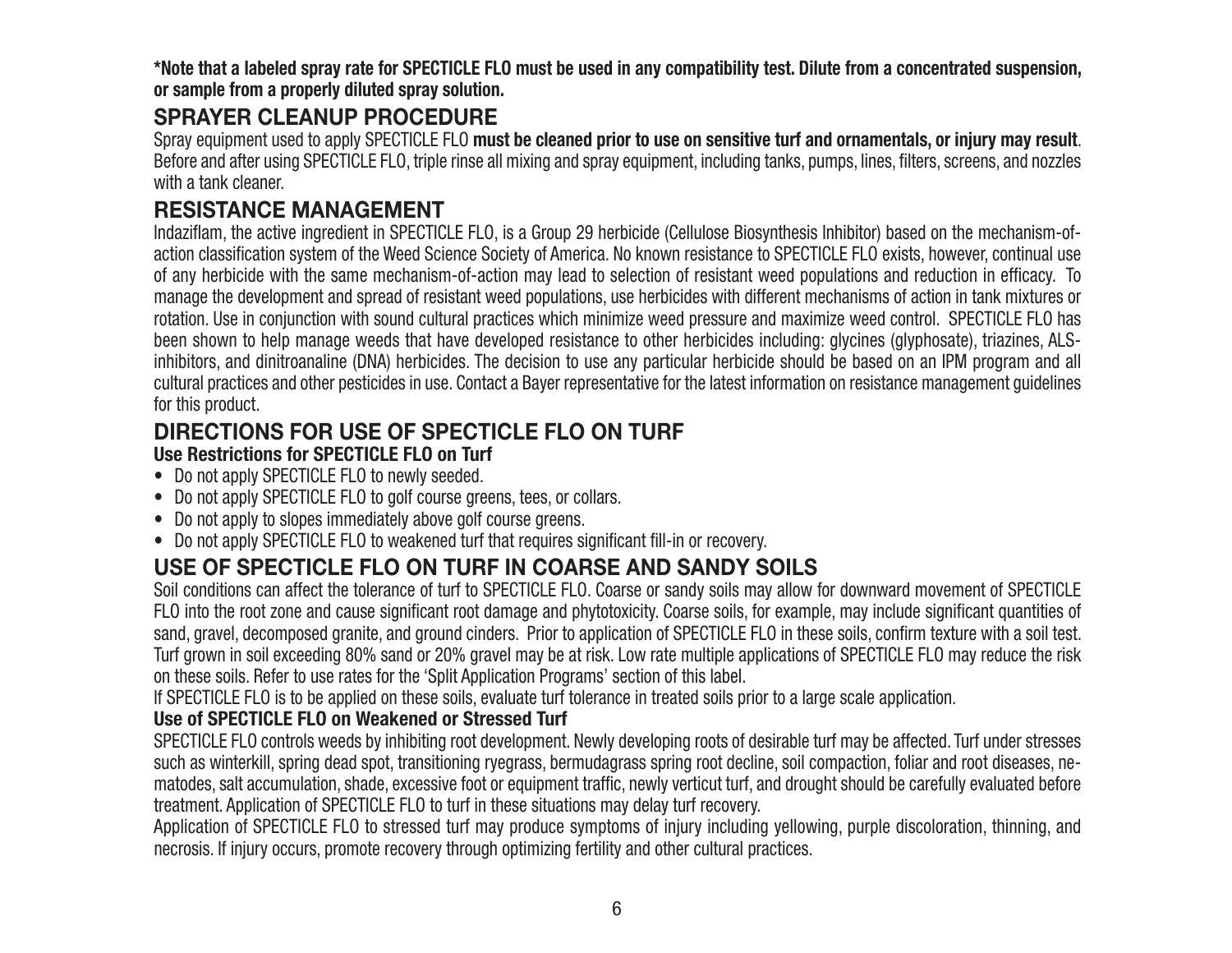### **Turf Tolerance**

Turf tolerance to SPECTICLE FLO is acceptable on all labelled turf types and cultivars. Due to the large number of types and cultivars, it is impossible to test every one for tolerance to SPECTICLE FLO. Neither the Manufacturer nor the Seller has determined whether or not SPECTICLE FLO can be used safely on turf types and cultivars not specified on this label.

Before using on turf cultivars that are not listed on this label, the applicator must confirm tolerance by testing labelled rates on a small area prior to widespread use.

#### **Tolerant turfgrasses**

- **Bermudagrass\*** (Cynodon dactylon) (and hybrids)-Baby, Celebration, Common\*\*, Floratex, Tifsport, Tifton 10, Tifway 419, Princess, Vamont, Riviera, Yukon
- **Zoysiagrass** (Zoysia spp.)-Cavalier, Crowne, DeAnza, El Toro, Empire, Jamar, Meyer, Palisades, Zenith, Zeon
- **Centipedegrass\*** (Eremochloa ophiuroides)- Common, Tifblair
- **St. Augustinegrass\*** (Stenotaphrum secundatum)-Captiva, Floratam, Floratine, Palmetto, Raleigh
- **Buffalograss** (Buchloe dactyloides)
- **Bahiagrass** (Paspalum notatum)
- **Seashore paspalum** (Paspalum vaginatum)

\*Application of SPECTICLE FLO may temporarily inhibit the rooting turfgrass of stolons.

\*\* Common or off-type Bermudagrass may show increased sensitivity to SPECTICLE FLO compared to hybrids. SPECTICLE FLO may cause unacceptable injury to some turfgrasses. **Do not use** on the following turfgrasses or mixtures containing any of these grasses, unless thinning or removal is desired. For use on grasses in natural areas, see Natural Areas section on this label.

- **Creeping bentgrass** (Agrostis palustris)
- **Colonial bentgrass** (Agrostis capillaris)
- **Annual bluegrass** (Poa annua)
- **Roughstalk bluegrass** (Poa trivialis)
- **Fine fescue** (Festuca rubra)
- **Turf type tall fescue** (Festuca arundinaceae)
- **Kikuyugrass** (Pennisetum clandestinum)
- **Perennial ryegrass** (Lolium perenne)
- **Annual ryegrass** (Lolium multiflorum)
- **Kentucky bluegrass** (Poa pratensis)
- **Bermudagrass** (Cynodon dactylon) **Ormond**

### **Maximum Single Application Rates for SPECTICLE FLO on Warm Season Grasses**

| <b>Turf Type</b>    | <b>Application Rate</b><br>Fluid Ounces of Product per Acre |
|---------------------|-------------------------------------------------------------|
| <b>Bermudagrass</b> | 10                                                          |
| Zoysiagrass         | 10                                                          |
| <b>Buffalograss</b> | 10                                                          |
| <b>Bahiagrass</b>   | 10                                                          |
| St. Augustinegrass  | 6                                                           |
| Centipedegrass      | 6                                                           |
| Seashore Paspalum   | Ⴌ                                                           |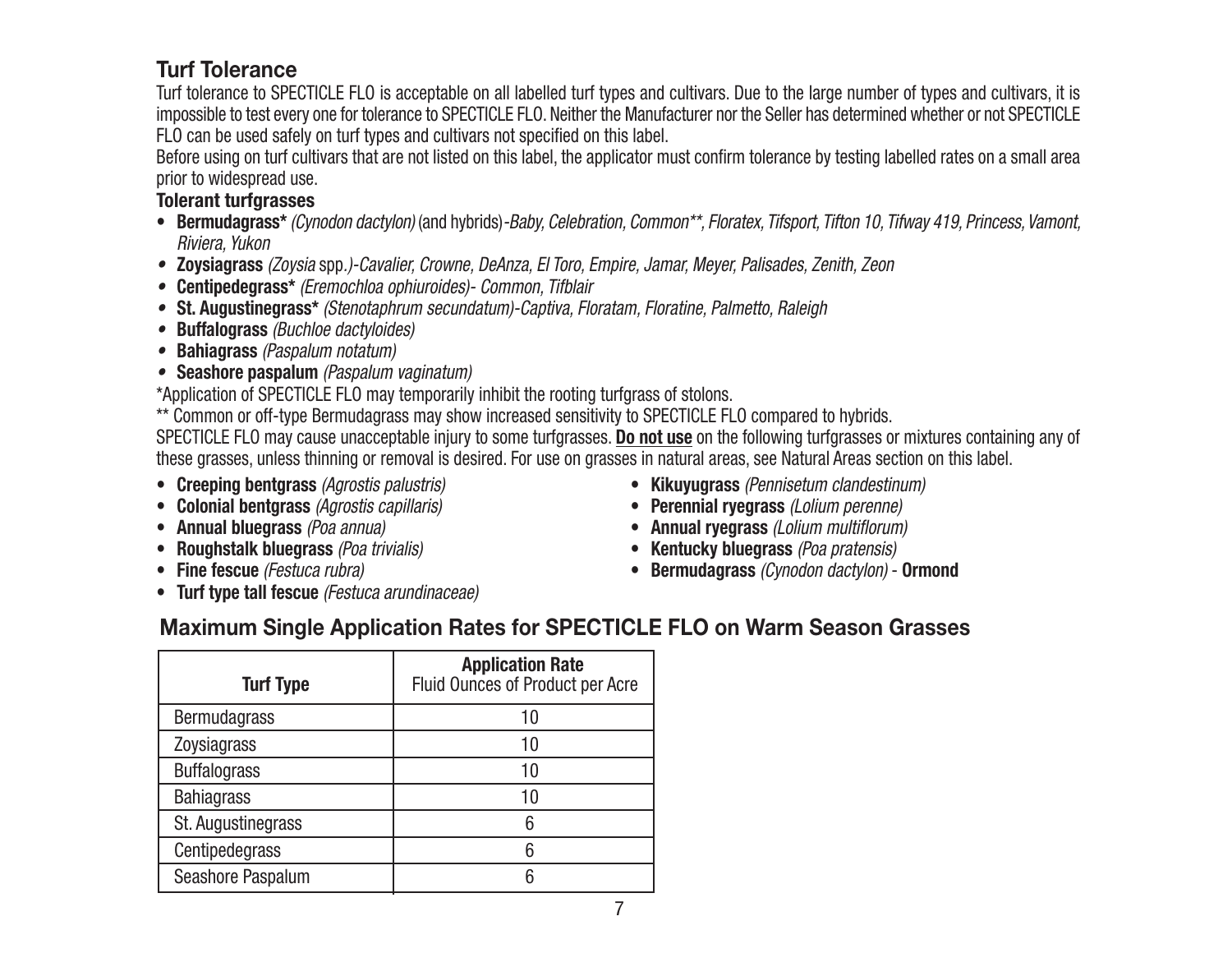### **Precautions for Use of SPECTICLE FLO Near Sensitive Grasses**

SPECTICLE FLO applied uphill to sensitive grasses (such as overseeded ryegrass, roughstalk bluegrass (Poa trivialis), and bentgrass) can move and cause injury and stand reduction to adjacent sensitive grasses. Allow turf to dry before allowing foot traffic or equipment through treated areas near sensitive grasses. For Lawn Care applications, SPECTICLE FLO may be applied where labeled warm season grasses are adjacent to sensitive grasses such as tall fescue, Kentucky bluegrass, and perennial ryegrass. The applicator, however, must take care not to apply SPECTICLE FLO directly to sensitive grasses.

If SPECTICLE FLO contacts sensitive grasses, refer to the "DEACTIVATING SPECTICLE FLO" section of this label.

### **USE RATES, TIMINGS, AND MAXIMUM SEASONAL RATE FOR SPECTICLE FLO ON TURF**

Apply SPECTICLE FLO in a single or split application program. The maximum single application rate of SPECTICLE FLO is 10 fl oz per acre. The total amount of SPECTICLE FLO applied in a 12-month period must not exceed 18.5 fl oz per acre.

#### **SINGLE APPLICATION PROGRAM**

Use higher rates within the rate range when the site has historically higher weed pressure or when longer residual control is desired. Use lower to medium rates on medium and coarse-textured soils, and higher rates on fine-textured soils.

### **Use Rates for Single Application of SPECTICLE FLO**

| <b>Target Weed</b>               | Rate Range (fl oz per acre) for SPECTICLE FLO (single application) |
|----------------------------------|--------------------------------------------------------------------|
| Crabgrass                        |                                                                    |
| Goosegrass                       | $6 - 10$                                                           |
| Annual bluegrass                 |                                                                    |
| <b>Broadleaf weeds</b>           |                                                                    |
| Annual sedge and annual kyllinga |                                                                    |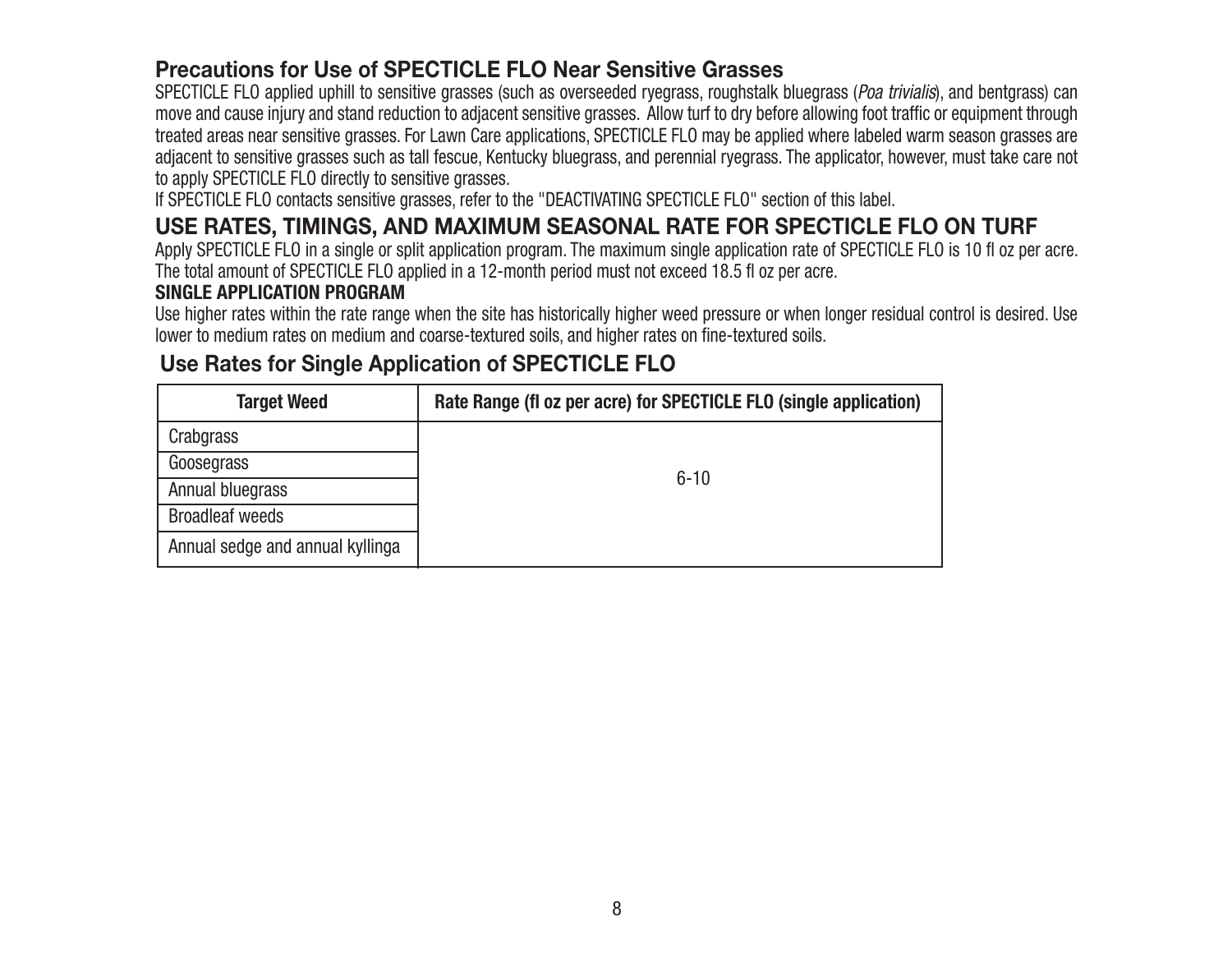#### **SPLIT APPLICATION PROGRAMS**

Split applications of SPECTICLE FLO can be made in a use season to extend the length of control of specific weeds, to control weeds germinating over an extended period, or to control other weeds emerging during the same or overlapping period.

### **Use Rates for Split Applications of SPECTICLE FLO**

| <b>Target Weed</b>               | <b>Rate Range</b><br>(fl oz per acre) for SPECTICLE FLO<br>(initial application) | <b>Rate Range</b><br>(fl oz per acre) for SPECTICLE FLO (follow-up<br>application within 45-90 days) |
|----------------------------------|----------------------------------------------------------------------------------|------------------------------------------------------------------------------------------------------|
| Crabgrass<br>Goosegrass          | $4.5 - 9$                                                                        | $3 - 9$                                                                                              |
| Annual bluegrass                 | $3 - 9$                                                                          | $3-9$                                                                                                |
| <b>Broadleaf weeds</b>           | $6-9$                                                                            | $3 - 9$                                                                                              |
| Annual sedge and annual kyllinga | $6-9$                                                                            | $6-9$                                                                                                |

For extended residual control, use split applications.

### **Use Rates for Three Split Applications of SPECTICLE FLO**

| <b>Target Weed</b>      | <b>Rate Range</b><br>(fl oz per acre) for<br><b>SPECTICLE FLO</b><br>(initial application) | <b>Rate Range</b><br>(fl oz per acre) for SPECTICLE FLO<br>(follow-up application<br>within 30-45 days) | <b>Rate Range</b><br>(fl oz per acre) for SPECTICLE FLO<br>(follow-up application<br>within 30-45 days) |
|-------------------------|--------------------------------------------------------------------------------------------|---------------------------------------------------------------------------------------------------------|---------------------------------------------------------------------------------------------------------|
| Crabgrass               |                                                                                            |                                                                                                         |                                                                                                         |
| Goosegrass              | $3 - 4.5$                                                                                  | $3 - 4.5$                                                                                               | $3 - 4.5$                                                                                               |
| <b>Annual Bluegrass</b> |                                                                                            |                                                                                                         |                                                                                                         |

#### **CRABGRASS CONTROL**

SPECTICLE FLO provides both pre-emergent and early post-emergent control of crabgrass. For early post-emergence control apply SPECTICLE FLO no later than the 1-2 leaf stage of crabgrass. Use a minimum of 6 fl oz of SPECTICLE FLO per acre for post-emergent control of 1-2 leaf crabgrass.

#### **GOOSEGRASS CONTROL**

SPECTICLE FLO provides pre-emergent control of goosegrass emerging from seed. SPECTICLE FLO does not control perennial goosegrass or goosegrass emerging from existing crowns. If goosegrass is evident at the time of application, use a labeled post-emergent herbicide for control of existing plants.

#### **ANNUAL BLUEGRASS CONTROL**

Make pre-emergent applications of SPECTICLE FLO between August and November depending on annual bluegrass germination in each geographical zone. The optimum timing is dependent on peak annual bluegrass germination and local conditions in a particular year. For early post-emergence control apply SPECTICLE FLO prior to tillering. Post-emergent control of tillered annual bluegrass can be achieved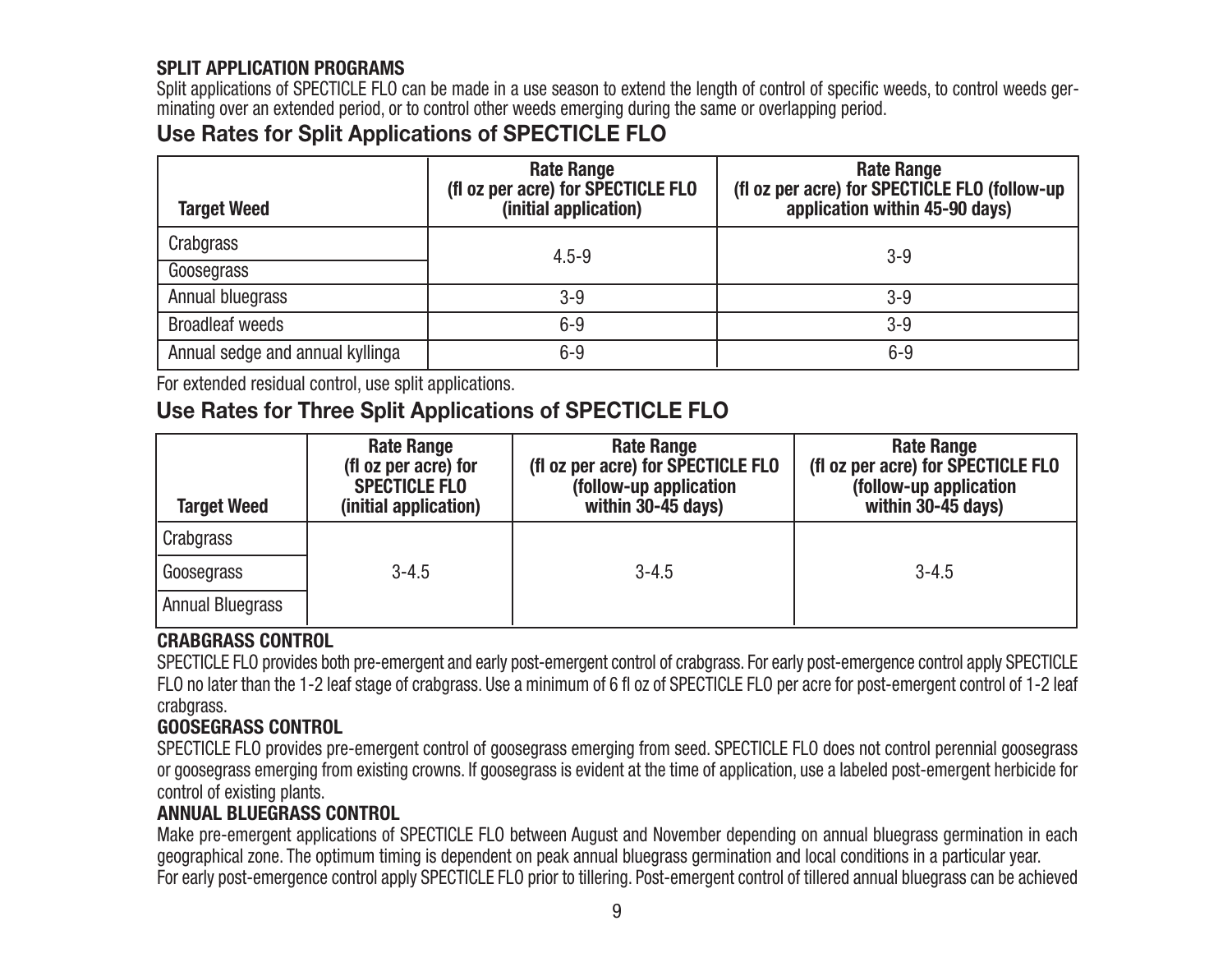by combining SPECTICLE FLO with labeled use rates of REVOLVER® Herbicide or TRIBUTE® TOTAL. Applications must be made prior to the ground freezing.

#### **BROADLEAF WEED CONTROL**

SPECTICLE FLO provides pre-emergent control of many broadleaf weeds. Control is affected by the size of the seed and the depth of the seed within the soil profile. Large seeded broadleaf weeds or weeds germinating deeper in the soil profile may not be effectively controlled by SPECTICLE FLO.

#### **ANNUAL SEDGES AND ANNUAL KYLLINGA CONTROL**

SPECTICLE FLO provides pre-emergent control of sedges and kylingas emerging from seed. SPECTICLE FLO does not control established perennial sedges and kyllinga, or sedges emerging from tubers (nutlets) including yellow or purple nutsedge.

### **Tank-Mix Combinations with SPECTICLE FLO on Turf**

When tank mixing with other products, it is the responsibility of the end-user/applicator to ensure that the tank-mix partner is registered in the state where the application is being made. Not all products are registered in all states; please verify state registration of tank mixed products in your state before selling, distributing, or using.

#### **Dormant, Non-Overseeded Turf**

Tank-mix combinations of SPECTICLE FLO with a non-selective herbicide will control existing weeds in dormant warm season grasses such as bermudagrass.

SPECTICLE FLO may be used in combination with RONSTAR® FLO HERBICIDE, REVOLVER HERBICIDE, CELSIUS® WG HERBICIDE or TRIBUTE TOTAL to provide broad-spectrum residual weed control. Follow use restrictions on all labels.

#### **Non-Dormant, Non-Overseeded Turf**

SPECTICLE FLO cannot be used on warm season turf overseeded with cool season grasses. Tank-mix combinations of SPECTICLE FLO with a selective post-emergent herbicide such as REVOLVER HERBICIDE, CELSIUS WG HERBICIDE, or TRIBUTE TOTAL provide pre and post-emergent control of weeds in non-overseeded, warm season turf common to both products. Follow use restrictions on all labels.

| Weeds Controlled or Suppressed by SPECTICLE FLO <sup>2</sup> |                          |                             |                      |  |
|--------------------------------------------------------------|--------------------------|-----------------------------|----------------------|--|
| <b>Broadleaf Weeds</b>                                       |                          |                             |                      |  |
| American black nightshade                                    | Solanum americanum       | Chickweed, Common           | Stellaria media      |  |
| American burnweed (Fireweed)                                 | Erechtites hieraciifolia | Chickweed, Mouse-ear        | Cerastium vulgatum   |  |
| <b>Beggarticks</b>                                           | <b>Bidens alba</b>       | Clover, White               | Trifolium repens     |  |
| <b>Bittercress</b>                                           | Cardamine spp.           | Corn speedwell              | Veronica arvensis    |  |
| Black medic <sup>1</sup>                                     | Medicago lupulina        | Cudweed, Linear-leaf/purple | Gnaphalium purpureum |  |
| Buckwheat, wild                                              | Polygonum convolvulus    | Cupid's shaving brush       | Emilia fosbergii     |  |
| California burclover                                         | Medicago polymorpha      | Curly dock                  | Rumex crispus        |  |
| Canada thistle, Common                                       | Circium arvense          | Dandelion, cat's ear        | Hypochoeris radicata |  |
| Chamberbitter                                                | Phyllanthus urinaria     | Dandelion, common           | Taraxacum officinale |  |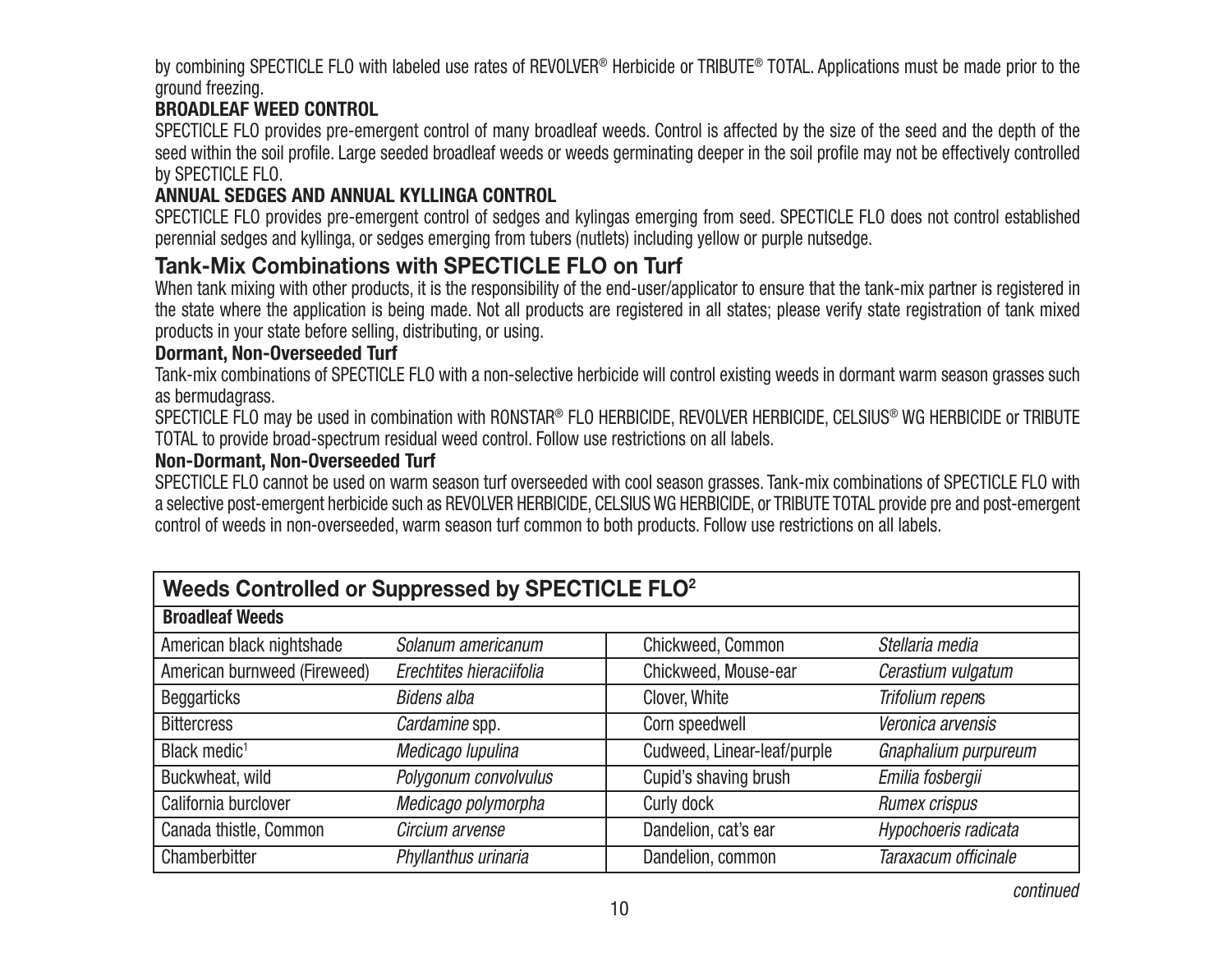| Weeds Controlled or Suppressed by SPECTICLE FLO <sup>2</sup> (continued) |                             |                                    |                          |
|--------------------------------------------------------------------------|-----------------------------|------------------------------------|--------------------------|
| <b>Broadleaf Weeds</b>                                                   |                             |                                    |                          |
| Dodder                                                                   | Cuscuta spp.                | Pink purslane                      | Claytonia sibirica       |
| Dogfennel                                                                | Eupatorium capillifolium    | Plantain, Buckhorn                 | Plantago lanceolata      |
| Eclipta                                                                  | Eclipta alba                | Plantain, Paleseed                 | Plantago virginica       |
| Evening primrose, common                                                 | Oenothera biennis           | Poinsettia, Wild                   | Euphorbia cyathophora    |
| Evening primrose, cutleaf                                                | Oenothera laciniata         | Prostrate knotweed                 | Polygonum aviculare      |
| False chamomile <sup>1</sup>                                             | Matricaria maritima         | Prostrate spurge                   | Euphorbia maculata       |
| Filaree, redstem                                                         | Erodium cicutarium          | Puncturevine                       | Tribulus terrestris      |
| Florida pusley                                                           | Richardia scabra            | Purslane, Common                   | Portulaca oleracea       |
| Galinsoga                                                                | Galinsoga parviflora        | Ragweed, Common <sup>1</sup>       | Ambrosia artimisiifolia  |
| Garden spurge                                                            | Chamaesyce hirta            | <b>Redmaids</b>                    | Calandrinia ciliata      |
| Groundsel, common                                                        | Senecio vulgaris            | Sesbania, Hemp <sup>1</sup>        | Sesbania exaltata        |
| Hairy fleabane                                                           | Erigeron bonariensis        | Shepherd's-purse                   | Capsella bursa-pastoris  |
| Hairy nightshade                                                         | Solanum sarrachoides        | Sida, Prickly/Teaweed <sup>1</sup> | Sida spinosa             |
| <b>Henbit</b>                                                            | Lamium amplexicaule         | Southern brassbuttons <sup>1</sup> | Cotula australis         |
| Horseweed/ Marestail                                                     | Conyza canadensis           | Sowthistle, Annual                 | Sonchus oleraceus        |
| <b>Kochia</b>                                                            | Kochia scoparia             | Spurge, spotted                    | Euphorbia maculata       |
| Lambsquarters, common                                                    | Chenopodium album           | <b>Stinkwort</b>                   | Dittrichia graveolens    |
| Lawn burweed                                                             | Soliva sessilis             | Sunflower <sup>1</sup> , Common    | <b>Helianthus annuus</b> |
| Little mallow                                                            | Malva parviflora            | Swinecress                         | Coronopus didymus        |
| London rocket <sup>1</sup>                                               | Sisymbrium irio             | <b>Tassel flower</b>               | Emilia sonchifolia       |
| Longstalked phyllanthus                                                  | Phyllanthus tenellus        | Tropic ageratum                    | Ageratum conyzoides      |
| Mustard, black <sup>1</sup>                                              | Brassica nigra              | Velvetleaf*                        | Abutilon theophrasti     |
| Mustard, Short-pod                                                       | Hirschfeldia incana         | Vetch, Purple <sup>1</sup>         | Vicia benghalensis       |
| Mustard, wild                                                            | Sinapis arvensis            | Wild carrot <sup>1</sup>           | Daucus carota            |
| Parthenium                                                               | Parthenium hysterophorus    | Willowherb                         | Epilobium brachycarpum   |
| Pigweed, Prostrate                                                       | <b>Amaranthus blitoides</b> | Woodsorrel, Yellow <sup>1</sup>    | Oxalis stricta           |
| Pigweed, redroot                                                         | Amaranthus retroflexus      |                                    |                          |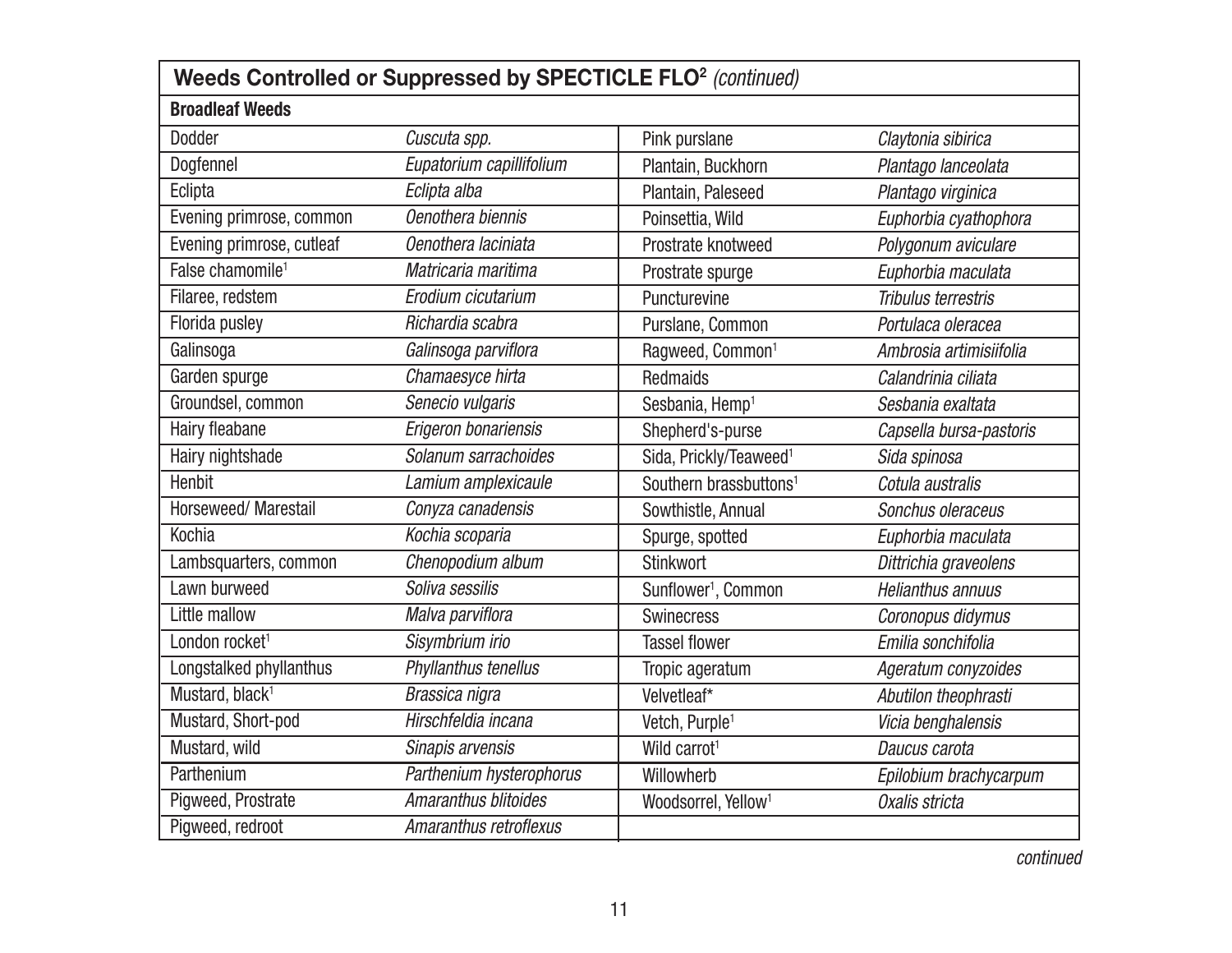| Weeds Controlled or Suppressed by SPECTICLE FLO <sup>2</sup> (continued) |                         |                                        |                       |
|--------------------------------------------------------------------------|-------------------------|----------------------------------------|-----------------------|
| <b>GRASSES, MONOCOTS, AND SEDGES</b>                                     |                         |                                        |                       |
| Annual bluegrass                                                         | Poa annua               | Goosegrass                             | Eleusine indica       |
| Annual kyllinga <sup>3</sup>                                             | Cyperus sesquiflorus    | Guineagrass                            | Panicum maximum       |
| Barnyardgrass, common                                                    | Echinochloa crus-galli  | Kyllinga, Fraqrant/Annual <sup>3</sup> | Kyllinga odorata      |
| Cheatgrass                                                               | <b>Bromus secalinus</b> | Little barley                          | Hordium pusillum      |
| Crabgrass, Blanket                                                       | Digitaria serotina      | Mouse barley                           | Hordeum murinum       |
| Crabgrass, Henry                                                         | Digitaria ciliaris      | Red brome                              | <b>Bromus rubens</b>  |
| Crabgrass, Large/Hairy                                                   | Digitaria sanguinalis   | Rice flatsedge <sup>3</sup>            | Cyperus iria          |
| Crabgrass, Smooth                                                        | Digitaria ischaemum     | Ryegrass, Italian                      | Lolium multiflorum    |
| <b>Doveweed</b>                                                          | Murdannia nudiflora     | Ryegrass, Perennial                    | Lolium perenne        |
| Fall panicum                                                             | Panicum dichotomiflorum | Sandbur                                | Cenchrus longispinus  |
| <b>Foxtail brome</b>                                                     | <b>Bromus rubens</b>    | Sedge, Annual <sup>3</sup>             | Cyperus compressus    |
| Foxtail, Giant                                                           | Setaria faberi          | Sedge, Globe <sup>3</sup>              | Cyperus croceus       |
| Foxtail, Green                                                           | Setaria viridis         | <b>Tufted lovegrass</b>                | Eragrostis pectinacea |
| Foxtail, Yellow                                                          | Pennisetum glaucum      |                                        |                       |

1 Weeds suppressed by SPECTICLE FLO

 $^\mathrm{2}$  Higher labeled rates should be used if weed pressure is historically high or longer residual control is desired (See Use Rates in the SPECTICLE FLO chart). The rate chosen should not exceed the tolerance for an individual turf type. Weed control can also be achieved with multiple applications of SPECTICLE FLO. Do not exceed a total of 18.5 fl oz per acre per year with multiple applications.

 $^3$  SPECTICLE FLO only controls sedges and annual kyllinga emerging from seed. It does not control perennial sedge emerging from nutlets or perennial forms of kyllinga.

#### **Seeding, Overseeding, Re-Seeding, Sprigging and Sodding Seeding, Overseeding, Re-Seeding, Sprigging and Sodding**

SPECTICLE FLO can inhibit root development, as well as the emergence of seed. Roots of newly emerged seedlings may be damaged. Establishment of sod may be affected if SPECTICLE FLO is applied to sod that is not well established. Timing of seeding, re-seeding, overseeding, sprigging, and sodding turf relative to an application of SPECTICLE FLO needs to be considered.

Seeding, overseeding, re-seeding, sprigging, and sodding intervals are affected by the rate of SPECTICLE FLO applied, rainfall, and soil texture in a given year. Applications made sooner than the suggested intervals may decrease the establishment of the new seedlings and reduce turf coverage.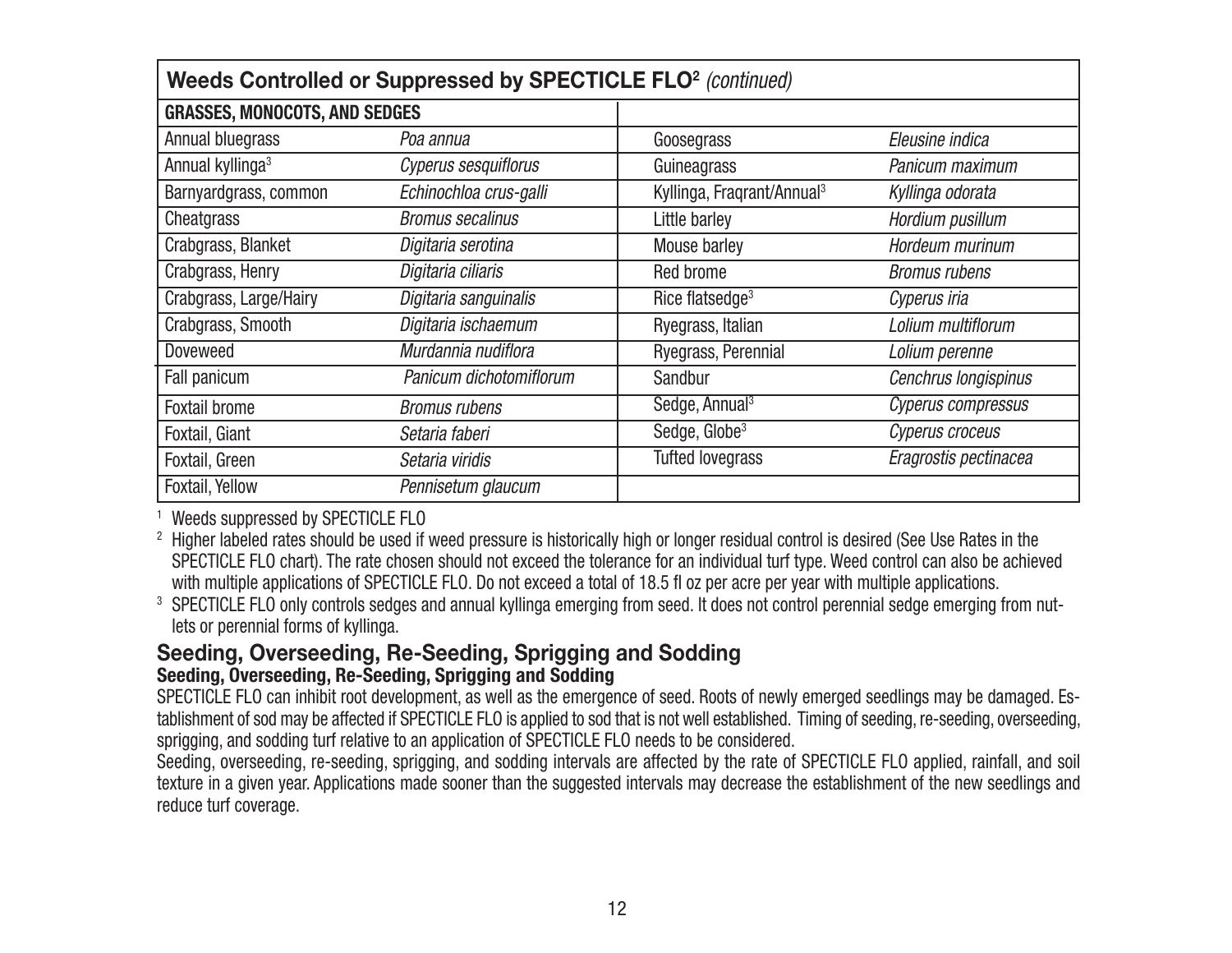| <b>PLANTING METHOD</b> | <b>MINIMUM INTERVAL</b><br><b>BEFORE</b><br><b>APPLICATION</b> | <b>MINIMUM INTERVAL</b><br><b>AFTER</b><br><b>APPLICATION</b> | <b>MINIMUM INTERVAL</b><br><b>AFTER</b><br><b>APPLICATION</b> |
|------------------------|----------------------------------------------------------------|---------------------------------------------------------------|---------------------------------------------------------------|
|                        |                                                                | $3 - 6$ FL OZ/A                                               | 6 - 10 FL OZ/A                                                |
| Seeding                | 12 months                                                      | 10 months                                                     | 12 months                                                     |
| Sprigging              | 12 months                                                      | 10 months                                                     | 12 months                                                     |
| Sodding                | 4 months                                                       | 6 months                                                      | 8 months                                                      |

#### **APPLICATIONS ON SOD FARMS**

SPECTICLE FLO may be applied to turf on Bermudagrass, zoysiagrass, and bahiagrass sod farms. During new sod establishment, SPECTICLE FLO may be applied when coverage from ribbons is 80% or greater.

Do not apply SPECTICLE FLO to centipedegrass, seashore paspalum, or St. Augustinegrass sod.

SPECTICLE FLO may be applied to sod up to 4 months prior to harvest.

### **ORNAMENTALS**

SPECTICLE FLO may be applied for pre-emergent weed control in landscape ornamentals, and hedgerows. Apply SPECTICLE FLO as a directed spray, prior to weed seed germination to the soil surface around dormant or actively growing ornamentals as listed in the table below. Apply SPECTICLE FLO to established ornamentals.

#### **USE RESTRICTIONS FOR SPECTICLE FLO ON ORNAMENTALS**

- Do not exceed the maximum single application rates specified for each ornamental use.
- Do not allow spray to contact foliage. SPECTICLE FLO may cause localized injury to the foliage, especially young leaf tissue. If the spray contacts the foliage, remove affected foliage or wash off immediately.
- Do not use SPECTICLE FLO on or around annuals not listed as tolerant on this label.
- Do not use SPECTICLE FLO around bearing fruit and nut trees. SPECTICLE FLO may be used around non-bearing fruit and nut trees. Non-bearing trees are defined as trees that will not bear fruit until at least 1 year after treatment.
- Do not use SPECTICLE FLO around non-bearing fruit and nut trees unless they are at least 1 year old (citrus), 5 years old (grape vines) and 3 years old (all others).
- Do not use SPECTICLE FLO within the dripline of bearing fruit and nut trees.
- Do not cultivate or disturb the soil surface after application of SPECTICLE FLO as this may reduce weed control.
- Avoid applying SPECTICLE FLO to heavily mulched landscape beds, as reduced weed control may occur. For best results remove existing mulch and replace mulch after an application of SPECTICLE FLO.
- If transplanting mature plants listed as tolerant on this label into soil treated with SPECTICLE FLO within the preceding 12 months, replace existing soil around roots to minimize effects on plant establishment.
- Do not use SPECTICLE FLO on ornamentals being grown in a greenhouse.
- Do not use SPECTICLE FLO on seedbeds, and rooted cuttings.
- Do not apply SPECTICLE FLO to ornamentals growing in containers smaller than 15 gallons.
- Do not apply SPECTICLE FLO over-the-top of landscape ornamentals. Over-the-top applications can be used in natural areas.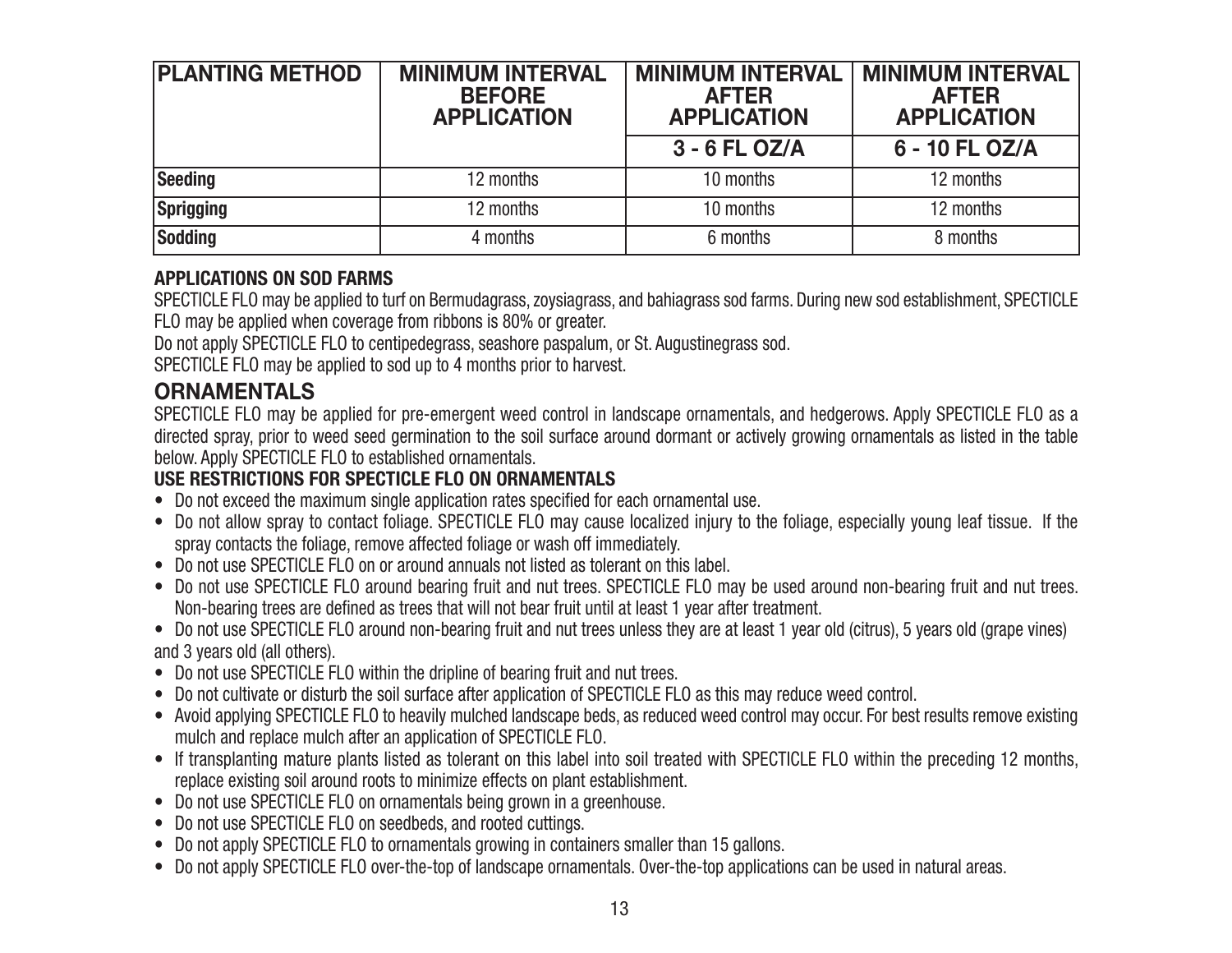- Do not apply SPECTICLE FLO to budded grafts or graft unions as this could cause plant injury or death.
- Do not mix with products containing chlorine bleach.

#### **USE OF SPECTICLE FLO ON ORNAMENTALS IN COARSE AND SANDY SOILS**

 Soil conditions can affect the tolerance of ornamentals to SPECTICLE FLO. Excessively coarse or sandy soils may allow for downward movement of SPECTICLE FLO into the root zone and cause significant root damage and phytotoxicity. Coarse soils, may include significant quantities of sand, gravel, decomposed granite, and ground cinders. Prior to application of SPECTICLE FLO on these soils, confirm soil texture with a soil test. Ornamentals grown in soil exceeding 90% sand or 20% gravel may be at risk. If SPECTICLE FLO is to be applied in these soils, evaluate tolerance of a few plants of each ornamental in SPECTICLE FLO treated soil for 1-2 months prior to a large scale application.

### **SYMPTOMS OF SPECTICLE FLO INJURY ON ORNAMENTALS**

SPECTICLE FLO may injure sensitive ornamentals by damaging roots or leaves. Plant foliage damaged by root absorption will appear stunted, deformed, and may not recover. If SPECTICLE FLO is allowed to contact leaves, leaf symptoms including leaf spot, leaf discoloration, and leaf curl may appear. Symptoms appear within several days after application. Leaves formed after appearance of symptoms may recover.

### **LANDSCAPE ORNAMENTAL USES**

SPECTICLE FLO may be used in residential, commercial, as well as federal, state and local plantings of ornamentals and hedgerows for preemergent weed control. Apply SPECTICLE FLO as a directed spray only to established (rooted) plants and not to newly rooted cuttings or seedlings. To avoid root damage, apply SPECTICLE FLO around transplants when the soil has firmly settled around the root area. Irrigation or rainfall will help to settle the soil and seal surface cracks. Make applications prior to mulching for best weed control. If SPECTICLE FLO contacts foliage, wash off immediately to avoid damage. Herbaceous annuals and perennials are sensitive to SPECTICLE FLO.

#### **Use of SPECTICLE FLO near Sensitive Grasses**

**CAUTION: SPECTICLE FLO applied uphill to sensitive grasses can move, under certain circumstances, to sensitive grasses and cause injury and stand reduction.**

Do not apply to landscape beds uphill from ryegrass or mixed lawns where ryegrass is desirable.

**AMOUNT TO USE:** Apply SPECTICLE FLO as a broadcast, directed spray at 6-12 fl oz/acre around ornamentals. When applying SPECTICLE FLO with a backpack sprayer, follow all above restrictions.

A subsequent application of SPECTICLE FLO can be made within 90 days after the initial application to extend weed control provided that the total SPECTICLE FLO applied does not exceed 18.5 fl oz per acre in a 12 month period.

#### **COMBINATIONS OF SPECTICLE FLO WITH NON-SELECTIVE HERBICIDES AROUND ORNAMENTALS**

Remove existing weed growth before application of SPECTICLE FLO or use a post-emergence herbicide labeled for control. SPECTICLE FLO may be used in combination with a non-selective herbicide. Avoid contact of spray containing a non-selective herbicide with foliage, stems, green bark, or bare roots of turfgrasses, trees, shrubs, or other desirable vegetation. If spraying areas adjacent to desirable plants with a non-selective herbicide, use a shield while spraying to help prevent spray from contacting foliage of desirable plants.

When tank-mixing with other products, it is the responsibility of the end-user/applicator to ensure that the tank-mix partner is registered in the state where the application is being made.

**IMPORTANT:** Direct application of SPECTICLE FLO to the soil surface. Avoid direct spray contact on plant surfaces, foliage, and green bark. Avoid application under environmental conditions that favor drift to non-targeted areas. Deep cultivation reduces the effectiveness of SPEC-TICLE FLO**.**

**BACKPACK AND HANDHELD SPRAYER MIXING:** SPECTICLE FLO can be applied using backpack or handheld sprayers. For backpack or handheld spray applications, mix 1 teaspoon of SPECTICLE FLO per gallon of water. Agitate the mixture to ensure good suspension. If adding glyphosate,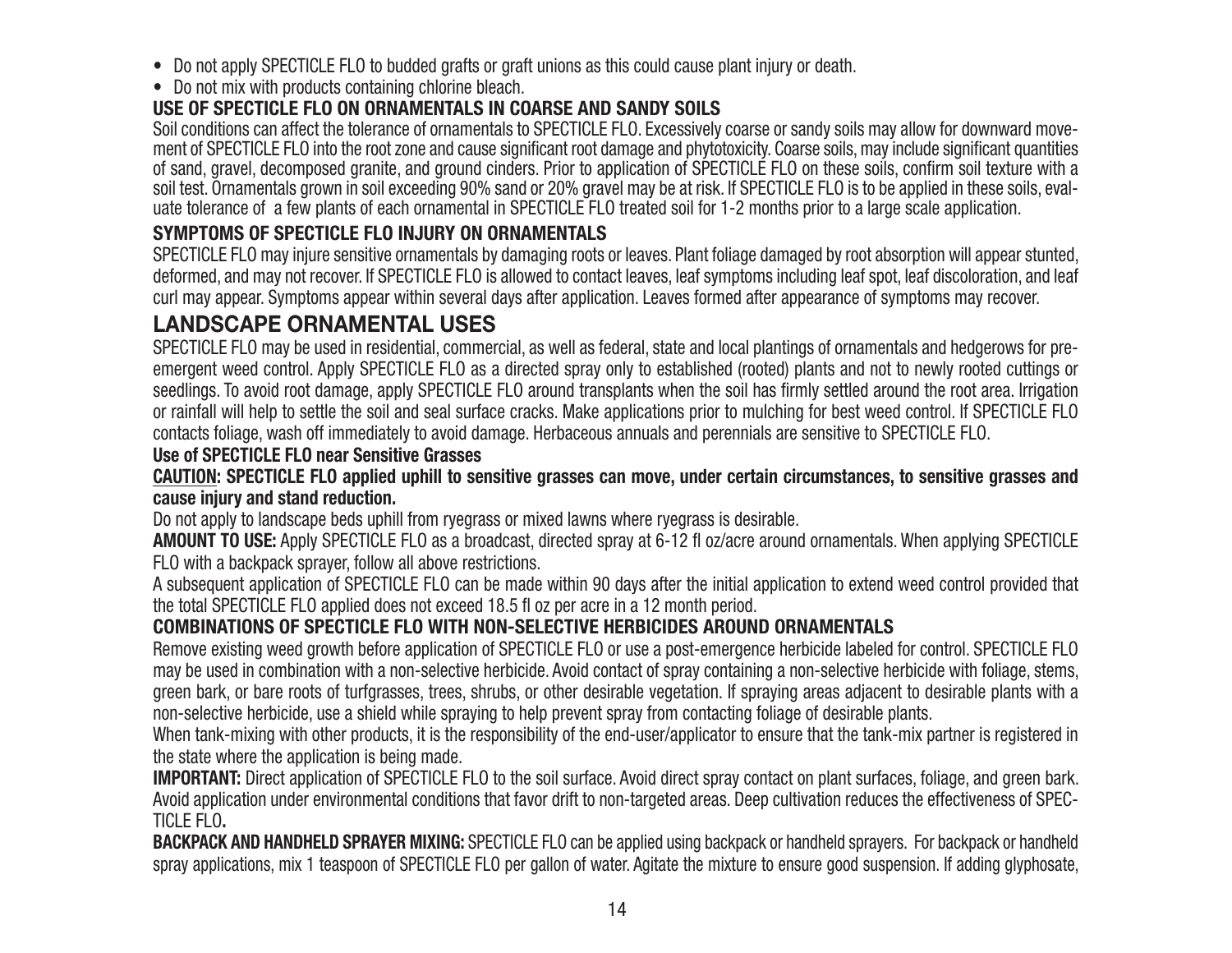mix SPECTICLE FLO in first. Recommended spray volume is 40 - 100 gallons per acre or approximately 1 - 2.3 gallon per 1000 sq ft.

### **ORNAMENTALS AND THEIR CULTIVARS TOLERANT TO SPECTICLE FLO**

Tolerant ornamentals and their cultivars are listed in the following table. Apply as a directed spray around tolerant ornamentals. If a desired plant to be treated is not listed on this label, treat several plants at the maximum use rate and evaluate 1-2 months later for acceptable tolerance. The user assumes responsibility for application to plants not listed on this label. Do not treat annuals not listed on this label.

| <b>Common Name</b>          | <b>Scientific Name</b>                | <b>Cultivar</b>                                                                                                                                                                                                 |
|-----------------------------|---------------------------------------|-----------------------------------------------------------------------------------------------------------------------------------------------------------------------------------------------------------------|
| Abelia                      | Abelia x grandiflora                  | Kaleidoscope                                                                                                                                                                                                    |
| Acacia, Prostrate           | Acacia redolens                       | <b>Desert Carpet</b>                                                                                                                                                                                            |
| Anise, Yellow               | <b>Illicium parviflorum</b>           |                                                                                                                                                                                                                 |
| Apple                       | <b>Malus domestica</b>                | Beverly Hills, Ellsa, Golden Dorsett, Harelred, Honey<br>Crisp, Mahaleb, Red Delicious, Winesap                                                                                                                 |
| Apricot                     | Prunus armeniaca                      | <b>Tropic Gold</b>                                                                                                                                                                                              |
| Arbovitae                   | Thuja occidentalis                    | Emerald, Green Giant, Green Flag, Nigra, Techny, Yellow<br>Ribbon                                                                                                                                               |
| Ash, (Southern) Green       | Fraxinus pennsylvanica                | Georgia Gem                                                                                                                                                                                                     |
| Asparagus fern              | Asparagus plumosus                    |                                                                                                                                                                                                                 |
| Aspen, Quaking              | Populus tremuloides                   |                                                                                                                                                                                                                 |
| Azalea                      | Rhododendron spp.                     | Delaware Valley White, Fashion, Florida Flame, Formosa,<br>Girard's Rose, Golden Torch, Haps Pink, High Tide, Judge<br>Solomon, Karen, Nova Sembla, Mother's Day, Pink<br>Gumpo, Red Ruffle, VF 14, White Gumpo |
| Azalea                      | Rhododendron yakushimanum x smirnowii | Crete                                                                                                                                                                                                           |
| Azalea, Cat album           | Rhododendron catawbiense              | <b>Chionoides</b>                                                                                                                                                                                               |
| Azalea, Encore              | Rhododendron spp.                     | <b>Autumn Debutante</b>                                                                                                                                                                                         |
| Bamboo, Golden              | Phyllostachys aurea                   |                                                                                                                                                                                                                 |
| Beech, American             | Fagus grandifolia                     |                                                                                                                                                                                                                 |
| Birch, Gray                 | Betula populifolia                    | Whitespire                                                                                                                                                                                                      |
| Birch, Himalayan white bark | <b>Betula utilis</b>                  | Jacquemontii                                                                                                                                                                                                    |
| <b>Birch, River</b>         | Betula nigra                          | Heritage                                                                                                                                                                                                        |
| <b>Birch, White</b>         | Betula platyphylla                    | Spire                                                                                                                                                                                                           |
| Bird of paradise, White     | Strelitizia nicolai                   |                                                                                                                                                                                                                 |
| Black tupelo (Black gum)    | Nyssa sylvatica                       | <b>Wild Fire</b>                                                                                                                                                                                                |
| <b>Bluebird</b>             | Caryopteris x clandonensis            | Dark Knight                                                                                                                                                                                                     |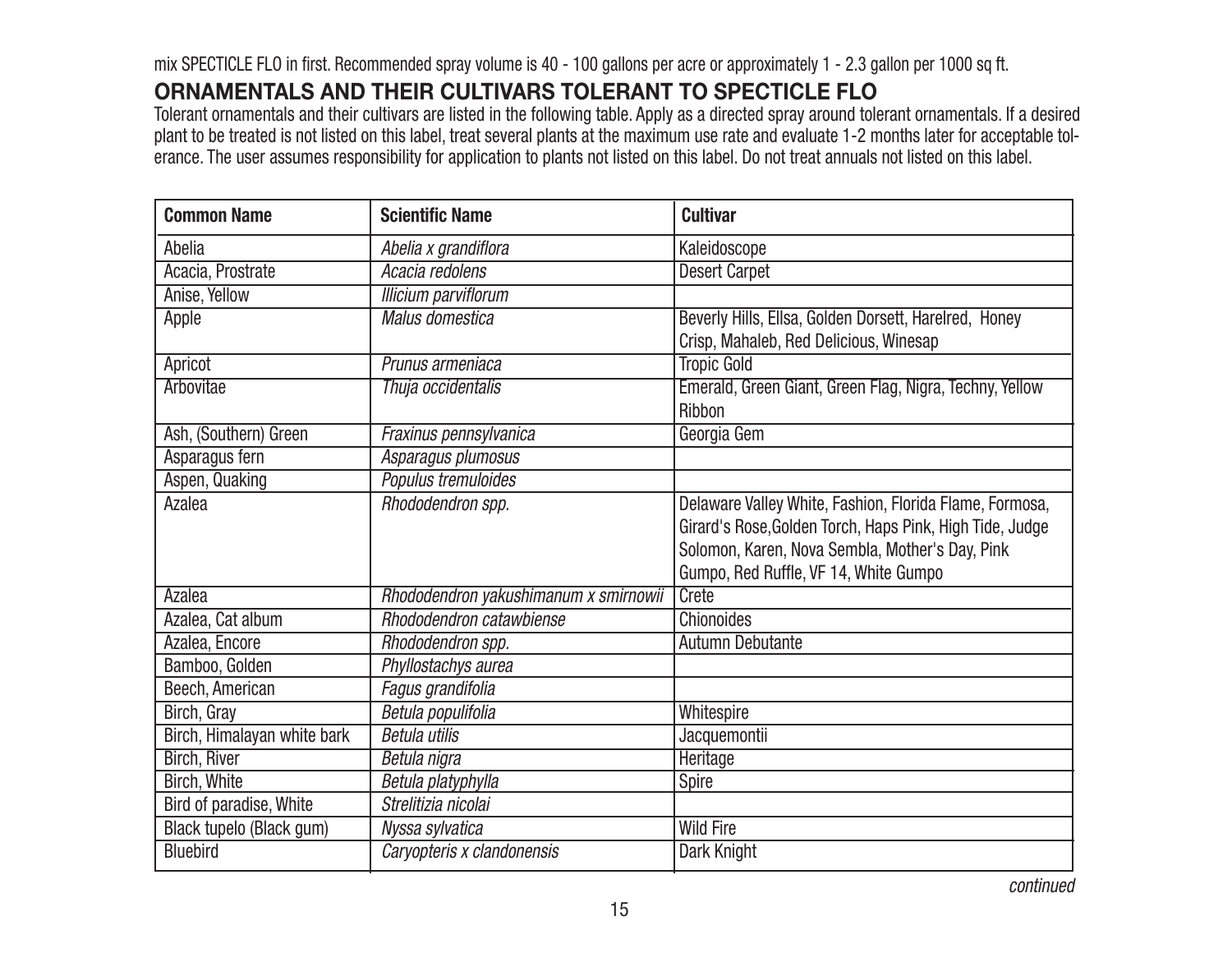| <b>Common Name</b>           | <b>Scientific Name</b>          | <b>Cultivar</b>                                      |
|------------------------------|---------------------------------|------------------------------------------------------|
| Bluestem, Big                | Andropogon gerardii             |                                                      |
| <b>Bluestem, Little</b>      | Andropogon scoparius            |                                                      |
| <b>Boxwood</b>               | <b>Buxus microphylla</b>        | Baby Gem, Chicagoland Green, Dwarf, Green Beauty     |
| <b>Boxwood</b>               | Buxus isinica var. insularis    | Wintergreen                                          |
| Boxwood, Common/English      | <b>Buxus sempervirens</b>       | Green Gem, Green Mountain, Suffructicosa, Winter Gem |
| Boxwood, Japanese            | Buxus microphylla var. japonica | Dwarf, Chicagoland                                   |
| <b>Bradford Pear</b>         | Pyrus calleryana                | Chanticlear                                          |
| Buckeye, Ohio                | Aesculus glabra                 |                                                      |
| <b>Butterfly bush</b>        | <b>Buddleia davidii</b>         | <b>Nanho Blue</b>                                    |
| Buttonwood, Silver/Green     | Conocarpus erectus              |                                                      |
| Camellia, Japanese           | Camellia japonica               | <b>Margaret Heathcliff Pink</b>                      |
| Camellia, Little leaf        | Camellia sasanqua               | Cleopatra Pink, Shi Shi Gashira                      |
| Cassia (Golden senna)        | Senna surattensis               |                                                      |
| Catalpa, Southern            | Catalpa bignoniaceae            |                                                      |
| <b>Cedar, Atlantic white</b> | Chamaecyparis thyoides          |                                                      |
| Cedar, Eastern red           | Juniperus virginiana            | Burkii, Idylllwild                                   |
| Cedar, Japanese              | Cryptomeria japonica            | Black Dragon, Burkii, Globosa Nana, Yoshino          |
| Cherry, American plum        | Prunus americana                |                                                      |
| Cherry, Okame                | Prunus x incamp                 | <b>Okame</b>                                         |
| Cherry                       | Prunus serrulata                | Kwanzan                                              |
| Cherry, Purple leaf sand     | Prunus cistena                  |                                                      |
| Cherry, Sargent              | Prunus sargentii                | <b>Spring Wonder</b>                                 |
| Cherry, Yoshino              | Prunus x yedoensis              | Yoshino                                              |
| Cherry Laurel (Skip laurel)  | Prunus laurocerasis             | Otto Luyken, Schipkaensis                            |
| Chokeberry                   | Aronia prunifolia               | <b>Viking</b>                                        |
| Cotoneaster                  | Cotoneaster dammeri             | <b>Coral Beauty</b>                                  |
| Cottonwood, Eastern          | Populus deltoides               | Siouxland                                            |
| Crabapple                    | <b>Malus sylvestris</b>         | Harvest Gold, Snowdrift, Snow Spring, Spring Snow    |
| Crabapple, Chestnut          | <b>Malus domestica</b>          |                                                      |
| Crabapple, Sweet             | Malus coronaria                 |                                                      |
| Cranesbill                   | Geranium sanguineum             | <b>New Hampshire Purple</b>                          |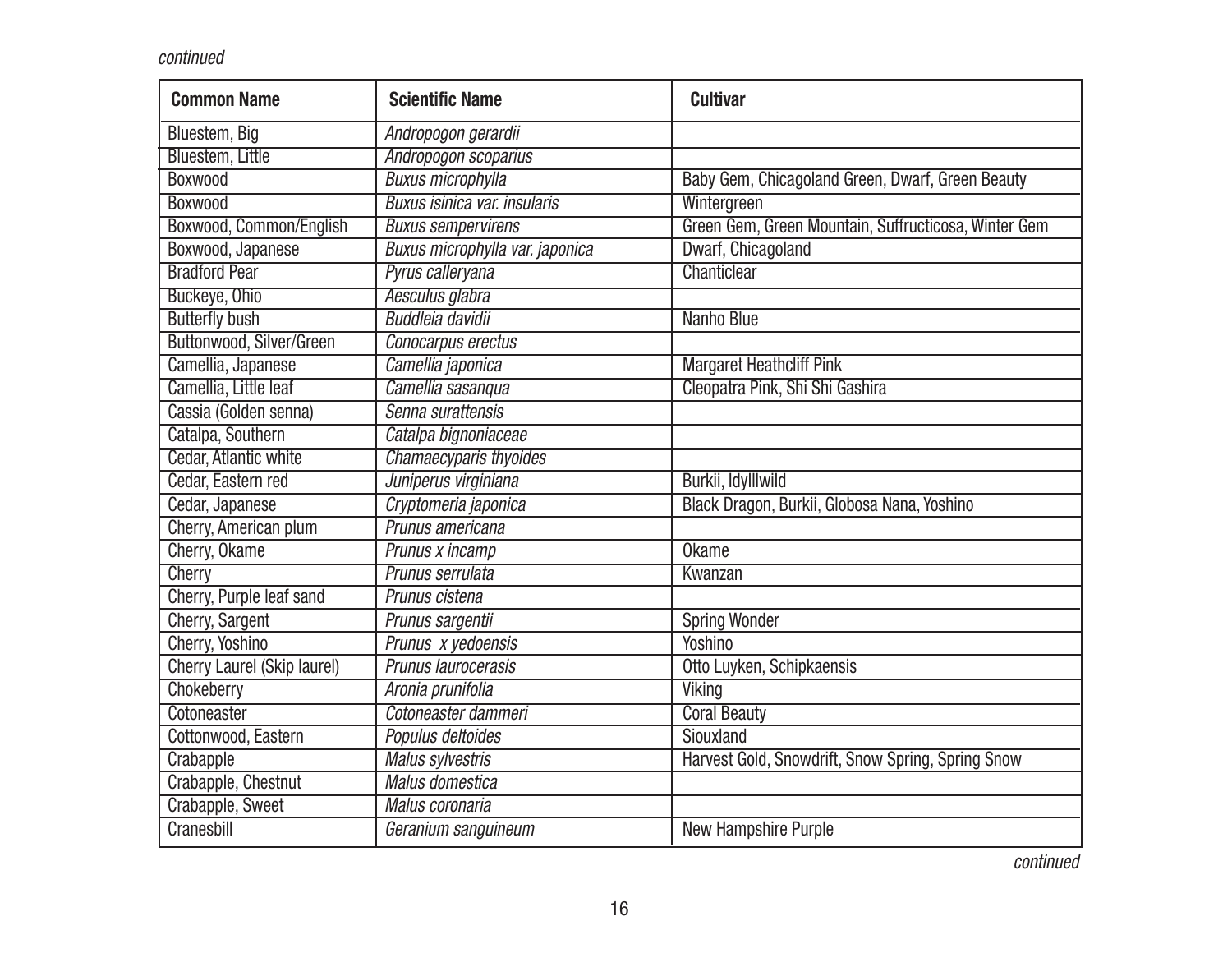| <b>Common Name</b>                 | <b>Scientific Name</b>             | <b>Cultivar</b>                                                |
|------------------------------------|------------------------------------|----------------------------------------------------------------|
| Crape myrtle                       | Laegerstromia indica               | Burgundy Cotton, Pocomoke Pink, Sarah's Favorite, Siren<br>Red |
| Crape myrtle                       | Lagerstroemia indica x fauriei     | Miami, Muskogee, Tuscarora                                     |
| Cryptomeria                        | Cryptomeria japonica               | <b>Black Dragon, Yoshino</b>                                   |
| Cypress, Bald                      | Taxodium distichum                 | <b>Shawnee Brave</b>                                           |
| Cypress, False                     | Chamaecyparis spp.                 | Gold Mops, Gold Thread                                         |
| Cypress, Japanese (Hinoki cypress) | Chamaecyparis obtusa               | <b>Globose Nana</b>                                            |
| Cypress, Mediterranean             | <b>Cupressus sempervirens</b>      | Glauca                                                         |
| <b>Cypress, Pond</b>               | Taxodium distichum var. imbricatum |                                                                |
| Daphne                             | Daphne caucasica                   | Summer Ice                                                     |
| Dawn Redwood                       | Metasequoia glyptostroboides       |                                                                |
| Daylily (before emergence)         | Hemerocallis spp.                  | Green Flutter, Happy Returns, Stella d'Oro                     |
| Dogwood, Flowering                 | Cornus florida                     |                                                                |
| Dogwood, Kousa                     | Cornus kousa                       |                                                                |
| Dogwood, Redosier (Red bark)       | Cornus sericea                     | <b>Yellow Twig</b>                                             |
| Dogwood, Siberian                  | Cornus alba                        |                                                                |
| Elm, American                      | Ulmus americana                    |                                                                |
| Elm, Chinese (Bosque)              | <b>Ulmus parvifolia</b>            | <b>Drake</b>                                                   |
| Eucalyptus                         | Eucalyptus globulus                | <b>Baby Tears</b>                                              |
| Eucalyptus, Silver dollar gum      | Eucalyptus polyanthemos            | <b>Baby Blue</b>                                               |
| <b>Euonymus</b>                    | Euonymus alatus                    | Compacta                                                       |
| Feather reed grass                 | Calamagrostis acutiflora           | Overdam, Karl Foerster                                         |
| Fir, Frasier                       | Abies fraseri                      |                                                                |
| Florida Leucothe (Pipestem)        | Leucothoe populifolia              |                                                                |
| Forsythia (Golden bells)           | Forsythia x indermedia             | Lynwood (Lynwood Gold)                                         |
| Fragrant tea olive                 | Osmanthus fragrans                 |                                                                |
| Gardenia                           | Gardenia radicans                  | Radicans                                                       |
| Gardenia                           | Gardenia jasminoides               | Frostproof, Mystery                                            |
| Gaura                              | Gaura lindheimeri                  | <b>Pink Fountain</b>                                           |
| Geranium                           | Pelargonium spp.                   | <b>Seed Long</b>                                               |
| Ginkgo                             | Ginkgo biloba                      |                                                                |
| Gold-dust plant                    | Aucuba japonica                    | <b>Gold Dust</b>                                               |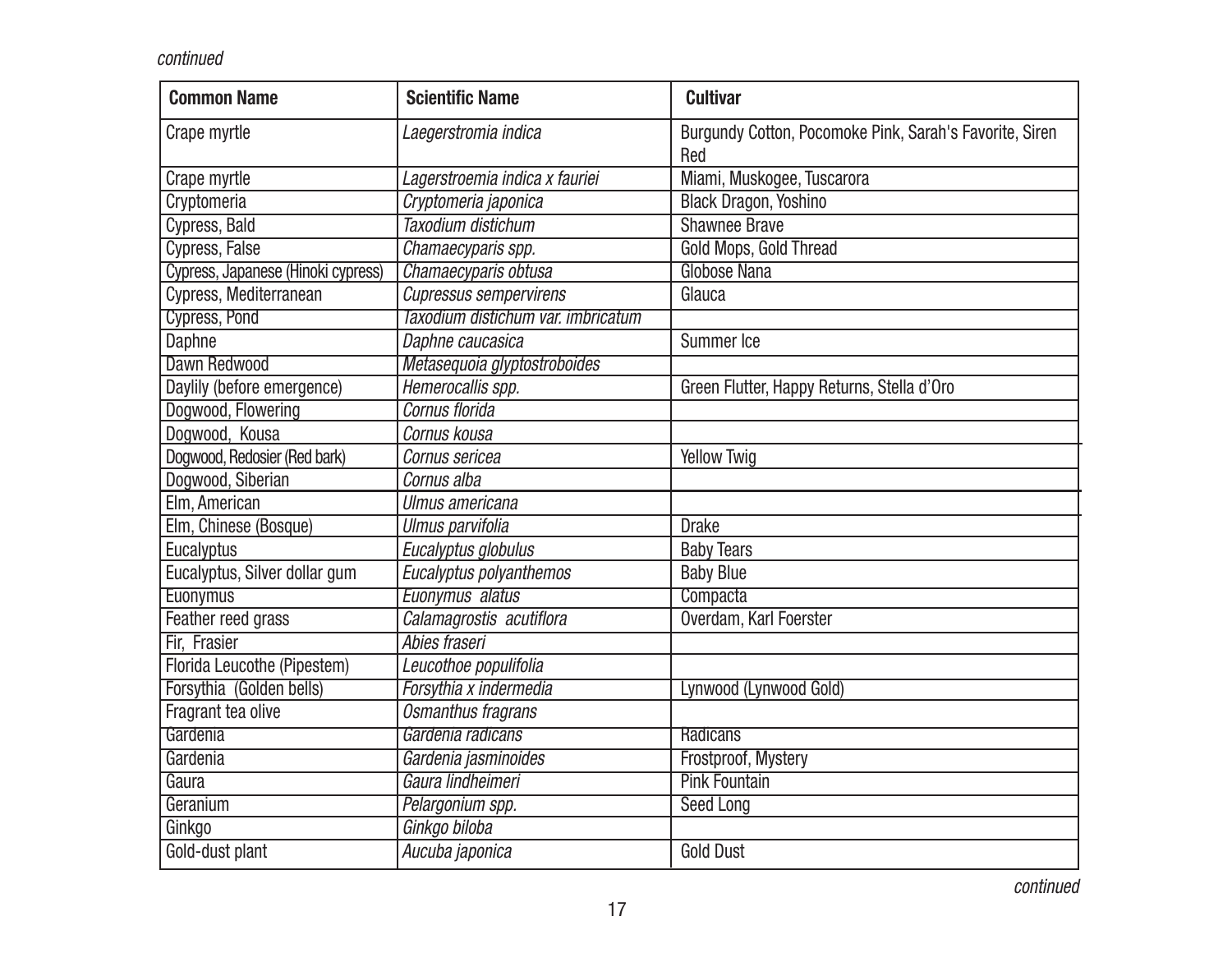| <b>Common Name</b>           | <b>Scientific Name</b>         | <b>Cultivar</b>                                     |
|------------------------------|--------------------------------|-----------------------------------------------------|
| Green ash                    | Fraxinus pennsylvanica         | Georgia Gem                                         |
| Gumbo-limbo (Copperwood)     | Bursera simaruba               |                                                     |
| <b>Hardy Kiwi</b>            | Actinidia arguta               | <b>Anna</b>                                         |
| Hawthorn, One seeded         | Crataegus monogyna             | <b>Winter King</b>                                  |
| Hawthorn, Thornless cockspur | Crataegus crus galli inermis   |                                                     |
| Hemlock, Eastern             | Tsuga canadensis               |                                                     |
| Hibiscus, Chinese            | Hibiscus rosa-sinensis         | President Red, San Diego Red                        |
| <b>Holly, American</b>       | llex opaca                     |                                                     |
| <b>Holly, Chinese</b>        | llex cornuta                   | Budfordii Nana, Carissa, Dwarf Burford, Needlepoint |
| Holly, Dragon lady           | llex aquipernyi x pernyi       | <b>Dragon Lady</b>                                  |
| Holly, Dwarf yaupon          | llex vomitoria                 | Compacta, Schillings, Stoke's Dwarf, Yaupon         |
| Holly, Foster's              | llex x attenuata               | East Palatka, Fosteri                               |
| Holly, Inkberry/Gallberry    | llex glabra                    | Compacta, Densa, Shamrock                           |
| Holly, Japanese              | llex crenata                   | Compacta, Green Luster, Sky Pencil, Soft Touch      |
| <b>Holly, Meservae</b>       | llex meservae                  | <b>Blue Maid, Blue Princess</b>                     |
| Holly, Nellie R. Stevens     | llex aquifolium x llex cornuta | <b>Nellie R. Stevens</b>                            |
| <b>Holly, Winterberry</b>    | llex verticillata              | Jim Dandy, Red Sprite                               |
| Honeylocust                  | Gleditsia triacanthos          | Skyline, Sunburst, Sunshine                         |
| Hornbeam, European           | Carpinus betulus               | <b>Frans Fontaine</b>                               |
| Hornbeam, Hop                | Ostrya virginiana              | Carolina                                            |
| <b>Indian Hawthorn</b>       | Raphiolepsis indica            | Dwarf Pink, Minor, Pink Lady                        |
| Japanese cleyera             | Ternstromia gymnanthera        |                                                     |
| Japanese Mock-orange         | Pittosporum tobira             | Variegata                                           |
| Jasmine, Asiatic/Yellow star | Trachelospermum asiaticum      | <b>Minima</b>                                       |
| Jasmine, Winter              | Jasminum nudiflorum            |                                                     |
| Juniper, Chinese             | Juniperus chinensis            | Gold Tip, Grey Owl, Sea Green, Spartan              |
| Juniper, Common              | Juniperus communis             |                                                     |
| Juniper, Creeping            | Juniperus horizontalis         | Bar Harbor, Blue Rug                                |
| Juniper, Flaky               | Juniperus squamata             | <b>Blue Star</b>                                    |
| Juniper, Parson's            | Juniperus davurica             | Expansa, Parsonii                                   |
| Juniper, Shore               | Juniperus conferta             | <b>Blue Pacific</b>                                 |
| Juniper (Red Cedar)          | Juniperus virginiana           | Brodie, Burkii                                      |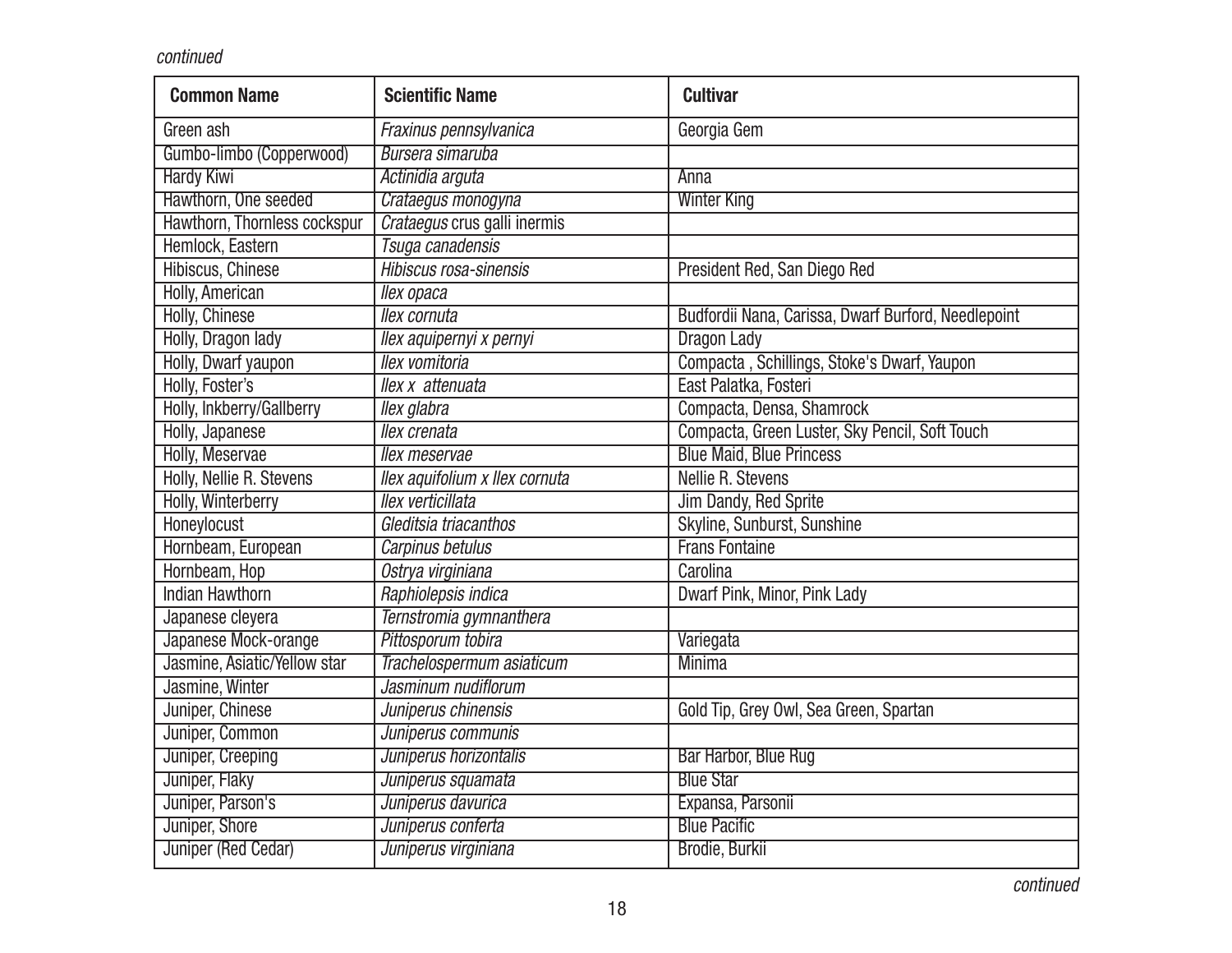| <b>Common Name</b>             | <b>Scientific Name</b>                   | <b>Cultivar</b>                                          |
|--------------------------------|------------------------------------------|----------------------------------------------------------|
| Lantana                        | Lantana camara                           | <b>Landmark Sunrise Rose</b>                             |
| Larch                          | Larix decidua                            |                                                          |
| <b>Lilac</b>                   | Syringa x 'Penda'                        | Bloomerang                                               |
| Lilac, Common                  | Syringa vulgaris                         |                                                          |
| Liriope (Lilyturf)             |                                          | Aztec Grass, Big Blue, Evergreen Giant, Silvery Sunproof |
| <b>London plane Tree</b>       | Plantanus acerifolia                     | Exclamation                                              |
| Loropetalum                    | Loropetalum chinensis                    | Burgundy, Emerald Star, Plum Purple, Rubra, Ruby         |
| Maiden Grass (Eulaliagrass)    | <b>Miscanthus sinensis</b>               | Gracillimus, Zebrinus, Little Zebra                      |
| Magnolia, Jane                 | Magnolia liliflora 'Nigra' x M. stellata | Rosea                                                    |
| Magnolia, Southern             | Magnolia grandiflora                     | <b>Bracken's Brown Beauty</b>                            |
| Mahogony, West Indies/American | Swietenia mahagoni                       |                                                          |
| Maple, Autumn blaze            | Acer freemanii                           | <b>Jeffersred</b>                                        |
| Maple, red                     | Acer rubrum                              | Autumn Blaze, Autumn Radiance, Frank's Red,              |
|                                |                                          | October Glory, Red Sunset                                |
| Maple, Silver                  | Acer saccharinum                         |                                                          |
| Maple, Sugar                   | <b>Acer saccharum</b>                    | Commemoration                                            |
| <b>Mondograss</b>              | Ophiopogon japonicus                     |                                                          |
| <b>Muhly Grass</b>             | Muhlenbergia capillaris                  |                                                          |
| <b>Nandina</b>                 | Nandina domestica                        | Firepower                                                |
| Oak, Cathedral live            | Quercus virginiana                       | <b>SDLN</b>                                              |
| Oak, Northern pin              | Quercus ellipsoidal                      |                                                          |
| Oak, Northern red              | Quercus rubra                            |                                                          |
| Oak, Nuttal                    | Quercus nuttallii                        |                                                          |
| Oak, Pin                       | Quercus palustris                        |                                                          |
| Oak, Prarie stature            | Quercus x bimundorum                     | <b>Midwest</b>                                           |
| Oak, Shumard                   | Quercus shumardii                        |                                                          |
| Oak, Southern live             | Quercus virginiana                       |                                                          |
| Oak, White                     | Quercus alba                             | <b>Swamp White</b>                                       |
| Ohio buckeye                   | Aesculus glabra                          |                                                          |
| Orchid Tree, Hong Kong         | Bauhinia blakeana                        |                                                          |
| Palm, Areca                    | <b>Dypsis lutescens</b>                  |                                                          |
| Palm, Coconut                  | Cocos nucifera                           |                                                          |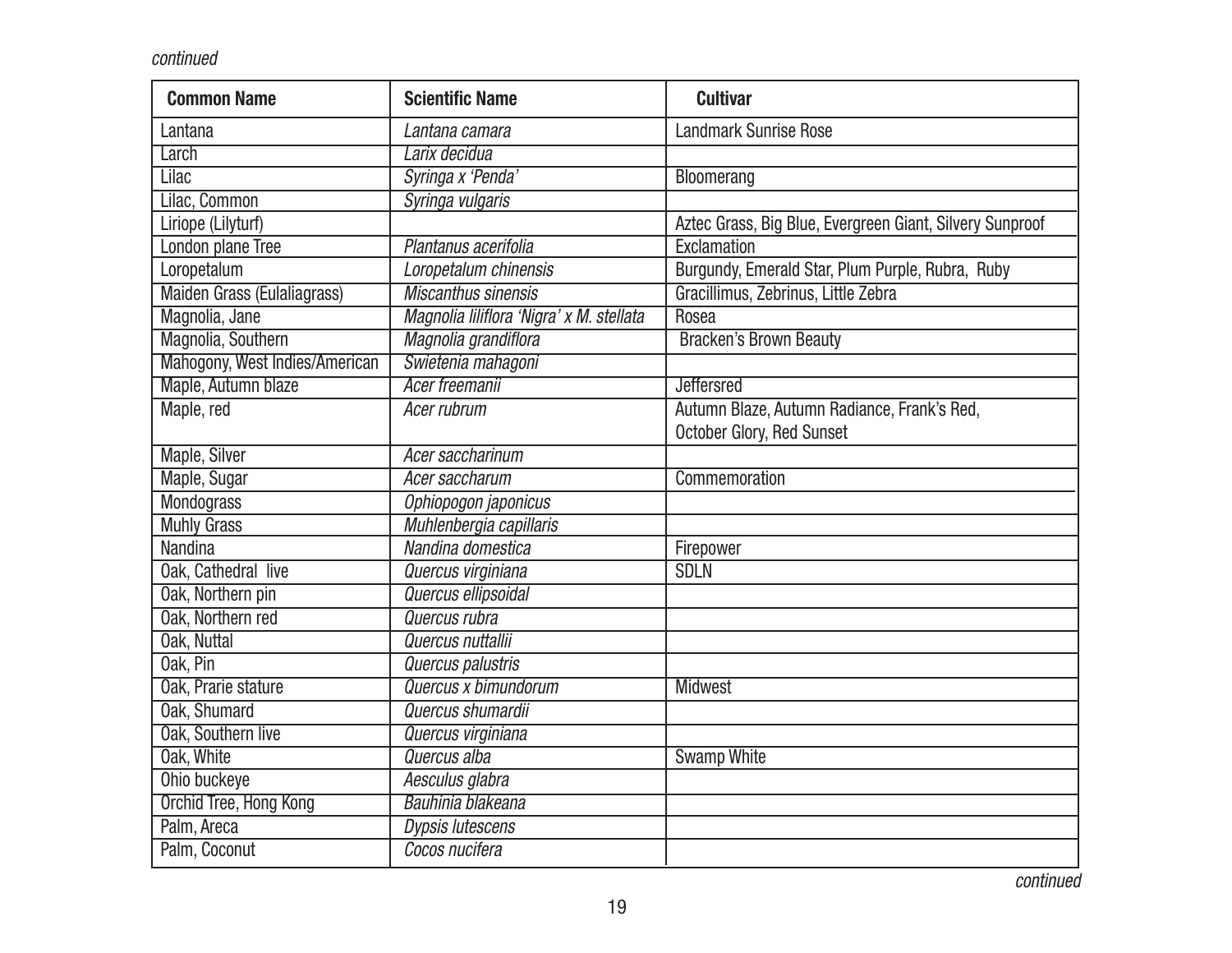| <b>Common Name</b>                 | <b>Scientific Name</b>         | <b>Cultivar</b>                                           |
|------------------------------------|--------------------------------|-----------------------------------------------------------|
| Palm, European (Mediterranean) fan | <b>Chamerops humilis</b>       |                                                           |
| Palm, Fishtail                     | Caryota mitis                  |                                                           |
| Palm, Foxtail                      | Wodyetia bifurcata             |                                                           |
| Palm, Majesty                      | Ravenea rivularis              |                                                           |
| Palm, Pygmy date                   | Phoenix roebelenii             |                                                           |
| Palm, Queen                        | Syagrus romanzoffiana          |                                                           |
| Palm, Roebelenii                   | Phoenix roebelenii             |                                                           |
| Palm, Royal                        | Roistonea regia                |                                                           |
| Palm, Sylvester                    | Phoenix sylvestris             |                                                           |
| Pear, Callery                      | Pyrus calleryana               | Bradford, Chanticleer                                     |
| Pieris (Japanese andromeda)        | Pieris japonica                | Mountain Fire, Red Mill, Shojo                            |
| Pine, Black                        | Pinus nigra                    |                                                           |
| Pine, Canary island                | Pinus canariensis              |                                                           |
| Pine, Eastern white                | Pinus strobus                  |                                                           |
| Pine, Scotch                       | <b>Pinus sylvestrus</b>        |                                                           |
| Pine, Scots                        | <b>Pinus sylvestris</b>        |                                                           |
| Plum, American                     | Prunus americana               |                                                           |
| Plum, Crimson pointe               | Prunus x cerasifera            | Cipriozam                                                 |
| Podocarpus (Budhist pine)          | <b>Podocarpus macrophyllus</b> |                                                           |
| <b>Prarie Cordgrass</b>            | Spartina pectinata             |                                                           |
| Privet                             | Ligustrum ovafolium            |                                                           |
| Redbud, Eastern                    | Cercis canadensis              | <b>MN Strain</b>                                          |
| Redbud, Oklahoma                   | Cercis reniformis              | <b>Oklahoma</b>                                           |
| Rhododendron                       | Rhododendron x crete           |                                                           |
| Rose                               | Rosa spp.                      | Caramba, Double Knock Out®, Flower Carpet Amber, Home     |
|                                    |                                | Run, Knock Out®, Louis Phillipe, Pink Knock Out®, Radrazz |
| Rose                               | Rosa odorata                   | Belinda's Dream, Blue Girl, Double Delight, John F.       |
|                                    |                                | Kennedy, Mister Lincoln                                   |
| Rose                               | Rosa wichurana                 | Dr. Huey                                                  |
| Rose, Virginia                     | Rosa virginiana                |                                                           |
| Rose mallow                        | <b>Hibiscus moscheutos</b>     |                                                           |
| Rose of sharon                     | <b>Hibiscus syriacus</b>       | Pink Heart, Boule de Feu                                  |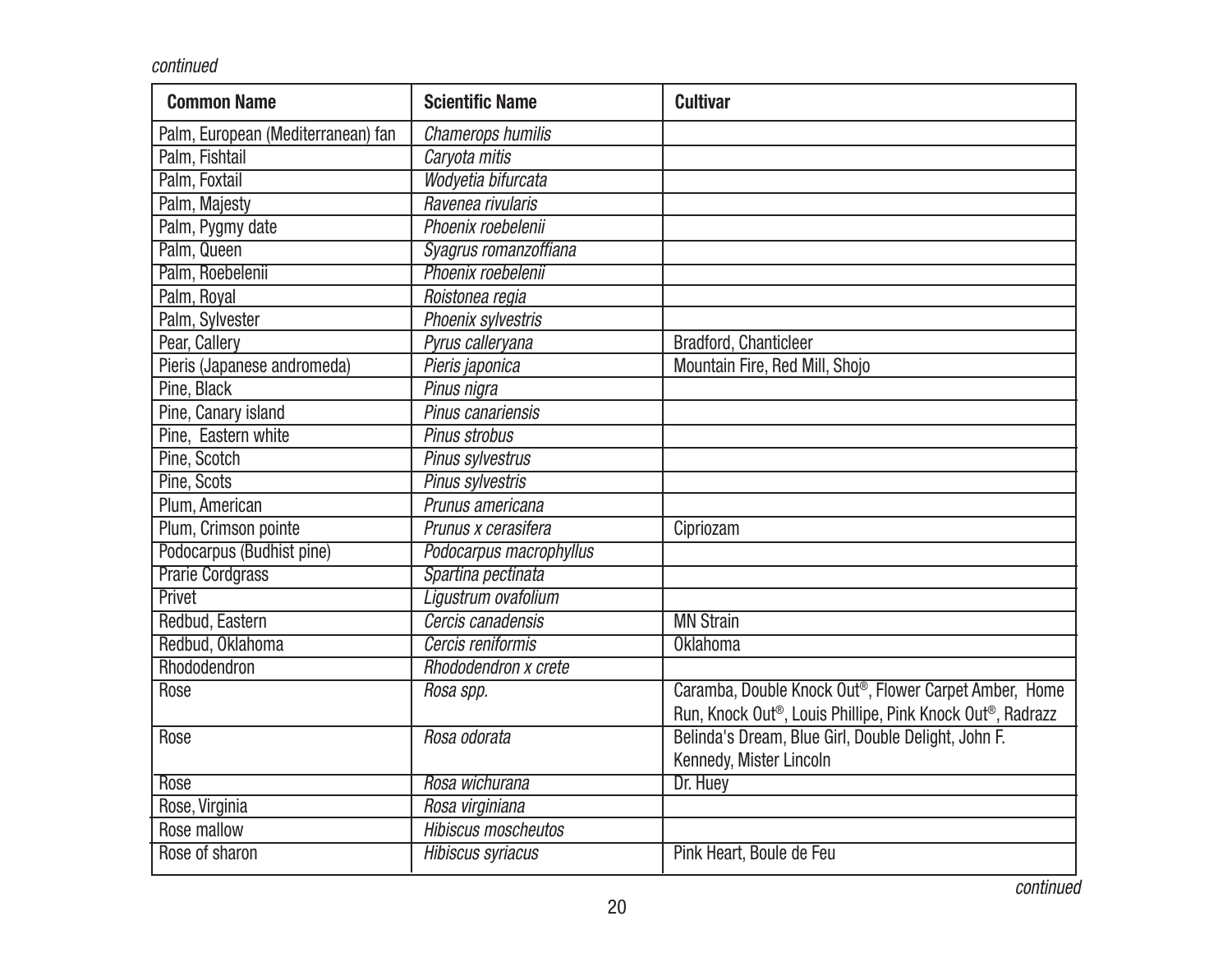| <b>Common Name</b>                    | <b>Scientific Name</b>   | <b>Cultivar</b>                                    |
|---------------------------------------|--------------------------|----------------------------------------------------|
| Russian sage                          | Perovskia atriplicifolia |                                                    |
| Sage, Blue anise                      | Salvia guaranitica       | <b>Black and Blue</b>                              |
| <b>Seagrape</b>                       | Coccoloba uvifera        |                                                    |
| Sea Oats                              | Chasmanthium latifolia   |                                                    |
| <b>Skip laurel</b>                    | Prunus laurocerasis      |                                                    |
| Snowberry, Common                     | Smyphoricarpos albus     |                                                    |
| <b>Spicebush</b>                      | Lindera benzoin          |                                                    |
| Spirea (dormant only)                 | Spirea japonica          | Lemon Princess, Little Princess, Norman, Shirobana |
| Spruce, Blackhills (White spruce)     | Picea glauca             | Densata                                            |
| Spruce, Colorado Blue (Blue spruce)   | Picea pungens            |                                                    |
| Spruce, Dwarf Alberta                 | Picea glauca             | Conica                                             |
| Spruce, Norway                        | Picea abies              |                                                    |
| Sweetgum                              | Liquidambar styraciflua  | Happidaze                                          |
| <b>Tamarisk</b>                       | Tamarix ramosissima      | <b>Pink Cascade</b>                                |
| Taxus (English/Common yew)            | Taxus baccata            |                                                    |
| Taxus (Japanese Yew)                  | Taxus cuspidata          | Capitada                                           |
| Thin-fruit sedge                      | Carex flaccosperma       |                                                    |
| Viburnum, Burkwood                    | Viburnum x burkwoodii    |                                                    |
| Viburnum (Wayfaring Tree)             | Viburnum lantana         | <b>Mohican</b>                                     |
| Viburnum, Popcorn (Japanese snowball) | Viburnum plicatum        | Popcorn, St. Keverne                               |
| Waxflower                             | Chamelaucium spp.        |                                                    |
| Wax myrtle, Southern                  | Myrica cerifera          |                                                    |
| <b>Willow, Variegated</b>             | Salix integra            | <b>Hakuro Nishiki</b>                              |
| <b>Yellow Indian grass</b>            | Sorghastrum nutans       |                                                    |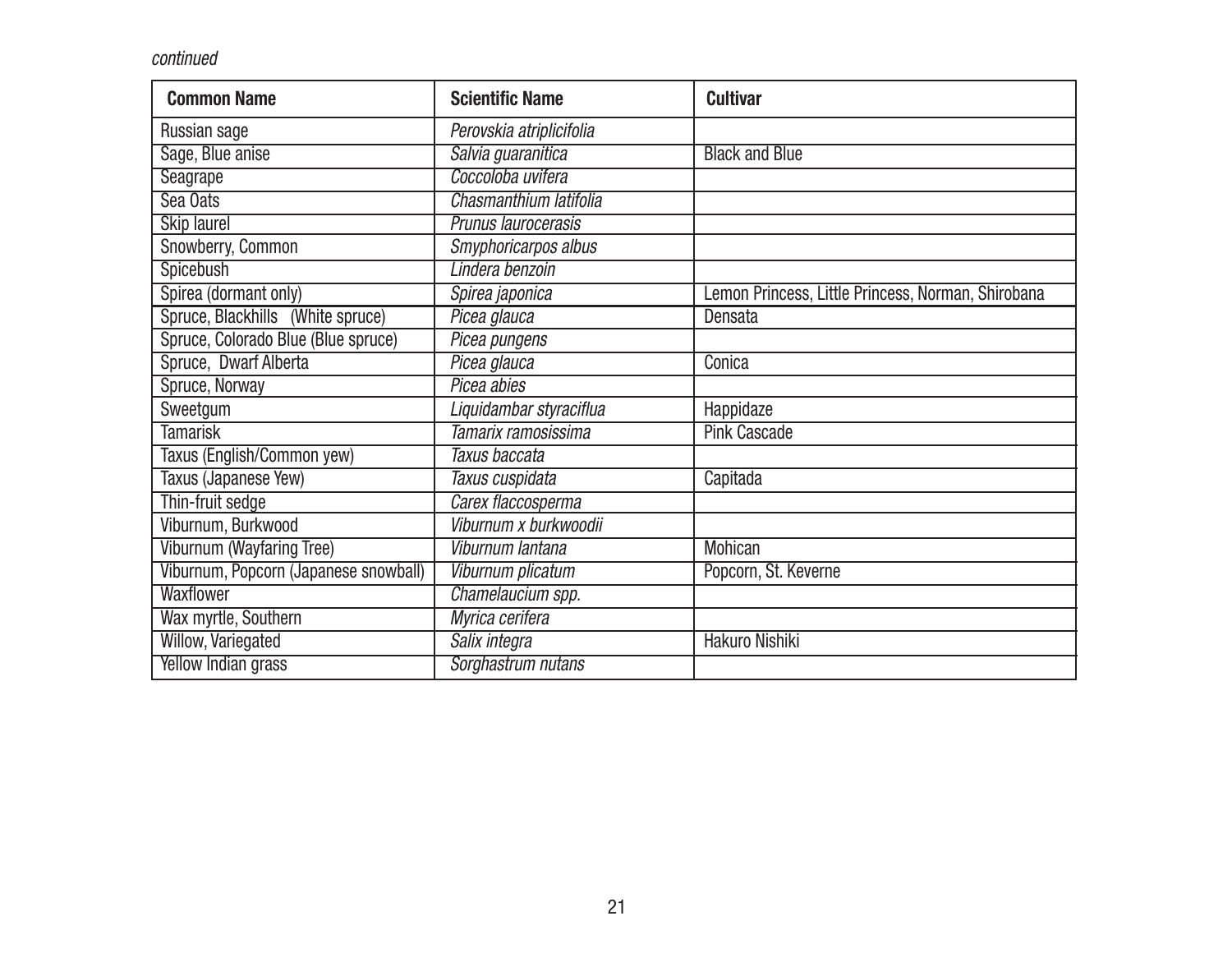| <b>Common Name</b>              | <b>Scientific Name</b>   |
|---------------------------------|--------------------------|
| Blue fescue grass               | Festuca glauca           |
| California Lilac                | Caenothus pallidus       |
| Croton                          | Codiaeum variegatum      |
| Elderberry, American            | Sambucus canadensis      |
| Euonymus, Japanese              | Euonymus japonicus       |
| Fountain grass                  | Pennisetum alopecuroides |
| Fountain grass, Purple          | Pennisetum setaceum      |
| Hydrangea                       | Hydrangea macrophylla    |
| Japanese rose                   | Kerria japonica          |
| Pepperbush, Sweet (Summersweet) | Clethra alnifolia        |
| Plumbago                        | Plumbago spp.            |
| Sweetshrub                      | Calycanthus spp.         |
| <b>Sweet Viburnum</b>           | Viburnum odoratissimum   |
| Viburnum                        | Viburnum suspensum       |
| Weigela                         | Weigela spp.             |

### **NATURAL AREAS**

Use SPECTICLE FLO to control weeds in managed natural areas including those on golf courses. These areas can be adjacent to fairways, tees, greens, and in steep areas that are difficult to manage with a traditional program or where low maintenance is desired. Plants in these areas include those indigenous to a geographic area as well as other plants introduced due to their potential for low maintenance or for aesthetic considerations. Use of SPECTICLE FLO in natural areas allows the user to manage undesirable weeds and prevent germination of invasive plants.

Apply SPECTICLE FLO as a directed spray around tolerant ornamentals listed on this label to control annual grasses and broadleaf weeds prior to germination. In situations where vegetation is too thick for a directed spray application, over-the-top application is necessary. For over-the-top applications, all plants must be established for at least one growing season before an application of SPECTICLE FLO. If a desired plant to be treated is not listed on this label, treat several plants at the maximum use rate and evaluate 1 - 2 months later for acceptable tolerance to over-the-top applications.

Germination of wildflower seed will be sensitive to SPECTICLE FLO. Seed these into treated areas no sooner than 12 months after an application of SPECTICLE FLO. Do not make an over-the-top application to wildflowers.

For control of undesirable grasses and broadleaf weeds present in areas to be treated, use a post-emergence spot application of Acclaim Extra, Celsius, or Finale according to their labels.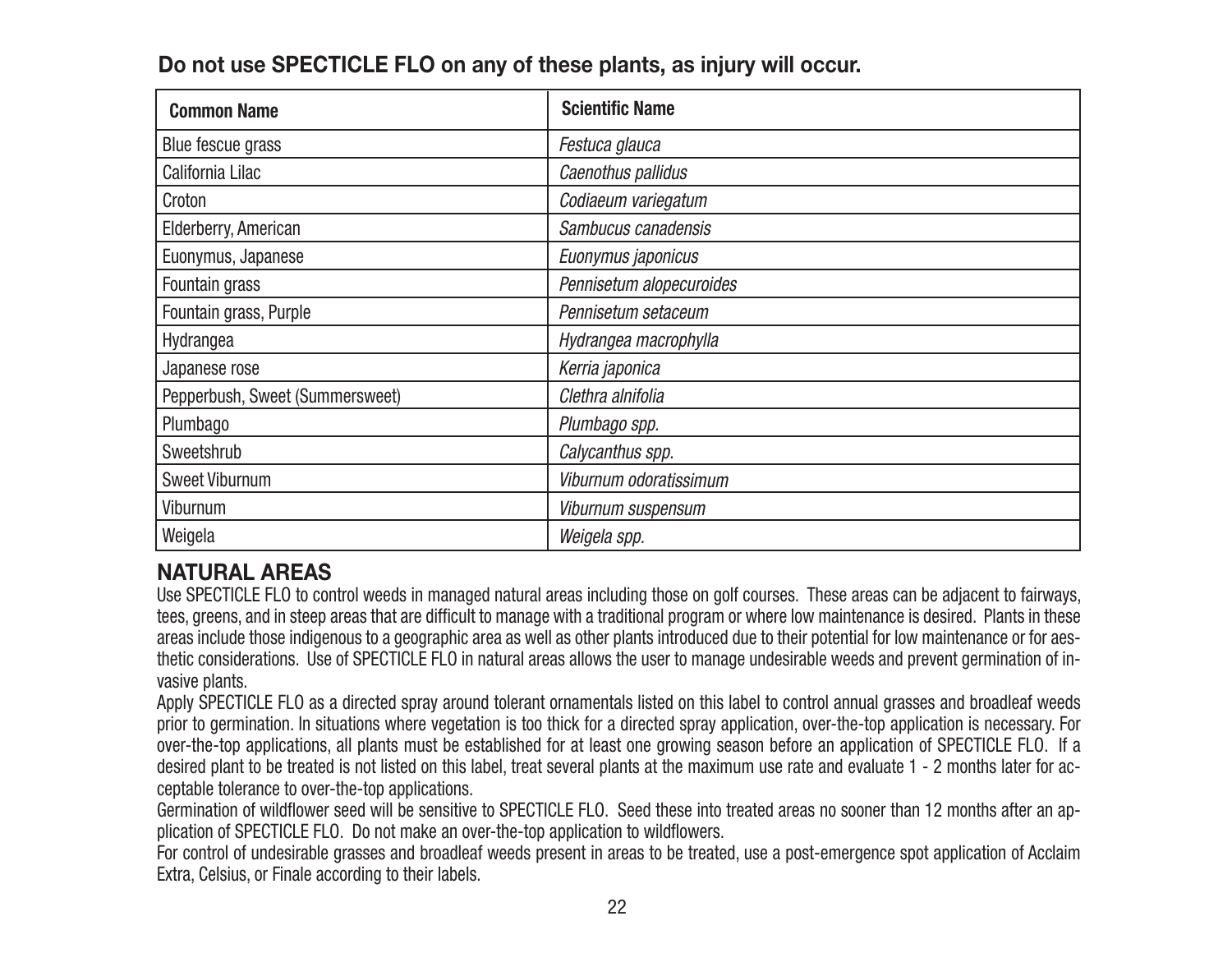AMOUNT TO USE: Apply SPECTICLE FLO as a broadcast directed spray at 9 - 12 fl oz/A around ornamentals. Apply 6 - 9 fl oz/A as an overthe-top application. Recommended spray volume is 40 - 80 gallons per acre or approximately 1 - 2 gallons per 1000 sq ft. Activate SPECTICLE FLO by watering in with light irrigation or rainfall.

### **NON-SELECTIVE USES**

#### **NON-CROP AREAS**

SPECTICLE FLO may be used to maintain bare ground in non-crop areas. These include paths, parking lots, curbs, sidewalks, driveways, around buildings, gravel areas, loading ramps, educational facilities, storage yards, vacant lots, fence rows, parks, and hardscapes. All weeds and debris must be removed from these areas to be treated for optimum control. Adequate irrigation or rainfall after application of SPECTICLE FLO will provide maximum weed control.

#### **Use of SPECTICLE FLO near Sensitive Grasses**

SPECTICLE FLO applied uphill to sensitive grasses can move, under certain circumstances, to sensitive grasses and cause injury and stand reduction.

**AMOUNT OF USE:** Apply 9 - 18.5 fl oz of SPECTICLE FLO per acre. Use a minimum spray volume of 10 gallons per acre.

If weeds are present at the time of application, tank-mix a post-emergent herbicide such as glyphosate with SPECTICLE FLO. Observe all use restrictions on this label and on the label of the tank-mix partner.

# **STORAGE AND DISPOSAL**

Do not contaminate water, food, or feed by storage and disposal.

#### **PESTICIDE STORAGE**

Store in original container and keep tightly closed when not in use. Store in a cool, dry place. Avoid cross-contamination with other pesticides.

#### **PESTICIDE DISPOSAL**

Pesticides wastes are toxic. Improper disposal of excess pesticide, spray mixture, or rinsate is a violation of Federal Law. If these wastes cannot be used according to label instructions, contact your State Pesticide or Environmental Control Agency or Hazardous Waste representative at the nearest EPA regional office for guidance in proper disposal methods.

#### **CONTAINER HANDLING**

Non refillable container. Do not reuse or refill this container. Tripled rinse container (or equivalent) promptly after emptying. Triple rinse as follows: Empty the remaining contents into application equipment or a mix tank and drain for 10 seconds after the flow begins to drip. Fill the container ¼ full with water and recap. Shake for 10 seconds. Pour rinsate into application equipment or a mix tank or store rinsate for later use or disposal. Drain for 10 seconds after the flow begins to drip. Repeat this procedure two more times. Then offer for recycling if available or puncture and dispose of in a sanitary landfill, or by incineration.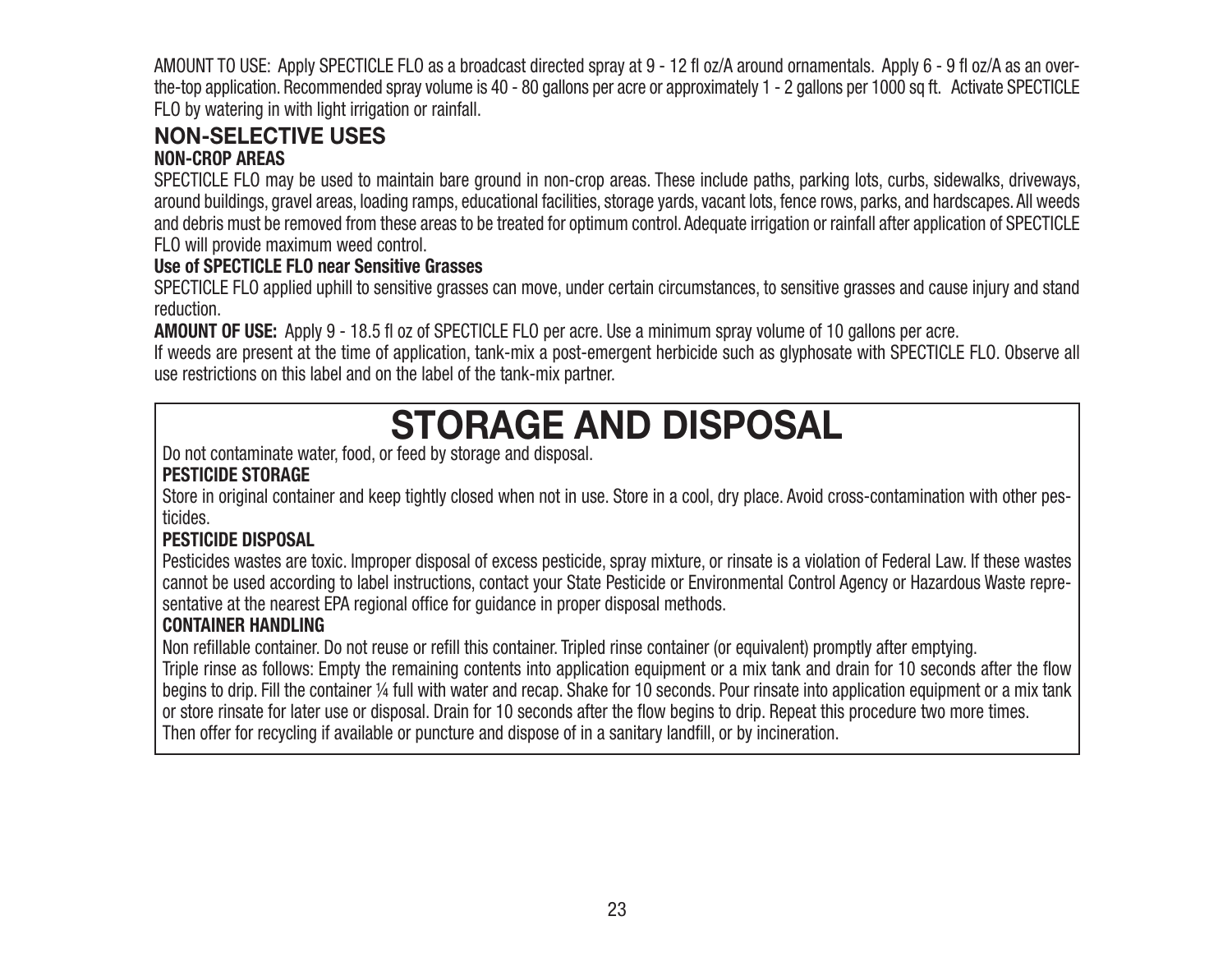### **IMPORTANT: READ BEFORE USE**

Read the entire Directions for Use, Conditions, Disclaimer of Warranties and Limitations of Liability before using this product. If terms are not acceptable, return the unopened product container at once.

By using this product, user or buyer accepts the following Conditions, Disclaimer of Warranties and Limitations of Liability.

**CONDITIONS:** The directions for use of this product are believed to be adequate and must be followed carefully. However, it is impossible to eliminate all risks associated with the use of this product. Ineffectiveness, plant injury, other property damage, as well as other unintended consequences may result because of factors beyond the control of Bayer CropScience LP. Those factors include, but are not limited to, weather conditions, presence of other materials or the manner of use or application. All such risks shall be assumed by the user or buyer. **DISCLAIMER OF WARRANTIES:** TO THE EXTENT CONSISTENT WITH APPLICABLE LAW, BAYER CROPSCIENCE LP MAKES NO OTHER WAR-RANTIES, EXPRESS OR IMPLIED, OF MERCHANTABILITY OR OF FITNESS FOR A PARTICULAR PURPOSE OR OTHERWISE, THAT EXTEND BEYOND THE STATEMENTS MADE ON THIS LABEL. No agent of Bayer CropScience LP is authorized to make any warranties beyond those contained herein or to modify the warranties contained herein. TO THE EXTENT CONSISTENT WITH APPLICABLE LAW, BAYER CROPSCIENCE LP DIS-CLAIMS ANY LIABILITY WHATSOEVER FOR SPECIAL, INCIDENTAL OR CONSEQUENTIAL DAMAGES RESULTING FROM THE USE OR HANDLING OF THIS PRODUCT.

**LIMITATIONS OF LIABILITY:** TO THE EXTENT CONSISTENT WITH APPLICABLE LAW THE EXCLUSIVE REMEDY OF THE USER OR BUYER FORANY AND ALL LOSSES, INJURIES OR DAMAGES RESULTING FROM THE USE OR HANDLING OF THIS PRODUCT, WHETHER IN CONTRACT, WAR-RANTY, TORT, NEGLIGENCE, STRICT LIABILITY OR OTHERWISE, SHALL NOT EXCEED THE PURCHASE PRICE PAID, OR AT BAYER CROPSCIENCE LP'S ELECTION, THE REPLACEMENT OF PRODUCT.

Bayer (reg'd), the Bayer Cross (reg'd), Revolver®, Ronstar®, Celsius® and Specticle® are registered trademarks of Bayer. Knock Out® is a registered trademark of CP (Delaware) Inc.

**Produced for:Bayer Environmental Science A Division of Bayer CropScience LP 2 T. W. Alexander DriveResearch Triangle Park, NC 27709**